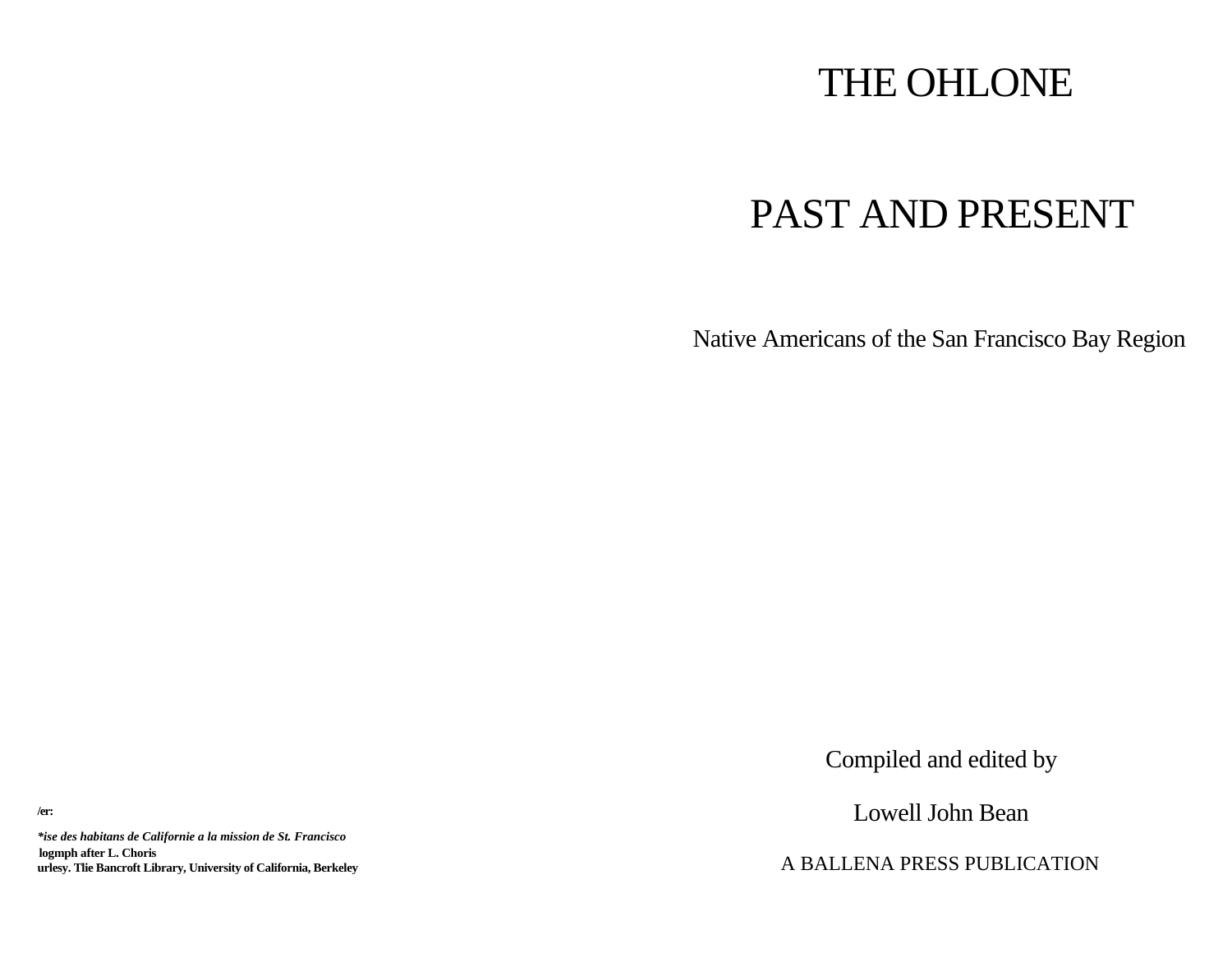# **THE OHLONE BACK FROM EXTINCTION**

#### **Alan Leventhal, Les Field, Hank Alvarez and Rosemary Cambra**

The quincentennial year, 1992, was commemorated by many peoples throughout the world, for whom the five hundred years had diverse meanings. For the indigenous peoples of the Americas, this year symbolized and highlighted their ongoing struggles for cultural, political, and economic empowerment within the nation-states in which their homelands are now located. In California, the quincentennial commemoration coincided with the historical opening of opportunities for indigenous peoples both to empower themselves politically and to revise the historical and anthropological record that has provided the ideological backbone of their oppressed status.

Among the culturally and linguistically diverse native peoples who inhabited what is now the state of California before the arrival of Europeans, the Ohlone peoples comprised a complex series of cultures that spoke related languages and occupied a large area bounded by the Carquinez Strait and the Golden Gate to the north, and Big Sur and Soledad to the south. Within this region, the Ohlone-speaking societies traded with, allied themselves with, and sometimes battled against one another; they were similarly tied to neighboring societies where very different languages were spoken. Like many other California native peoples, the Ohlone-speakers were subjected to the disastrous experience of missionization under the Spanish Empire and, following the admission of California to the United States, were dispossessed of their remaining lands and denied legal status by the state and federal governments (Hoopes 1975; Rawls 1986; Hurtado 1988; Shipek 1989; Monroy 1990; and others). Early in this century, the Ohlone peoples were declared "extinct" by an influential anthropologist, a powerful figure within the discipline's history (particularly in California), Alfred Kroeber. The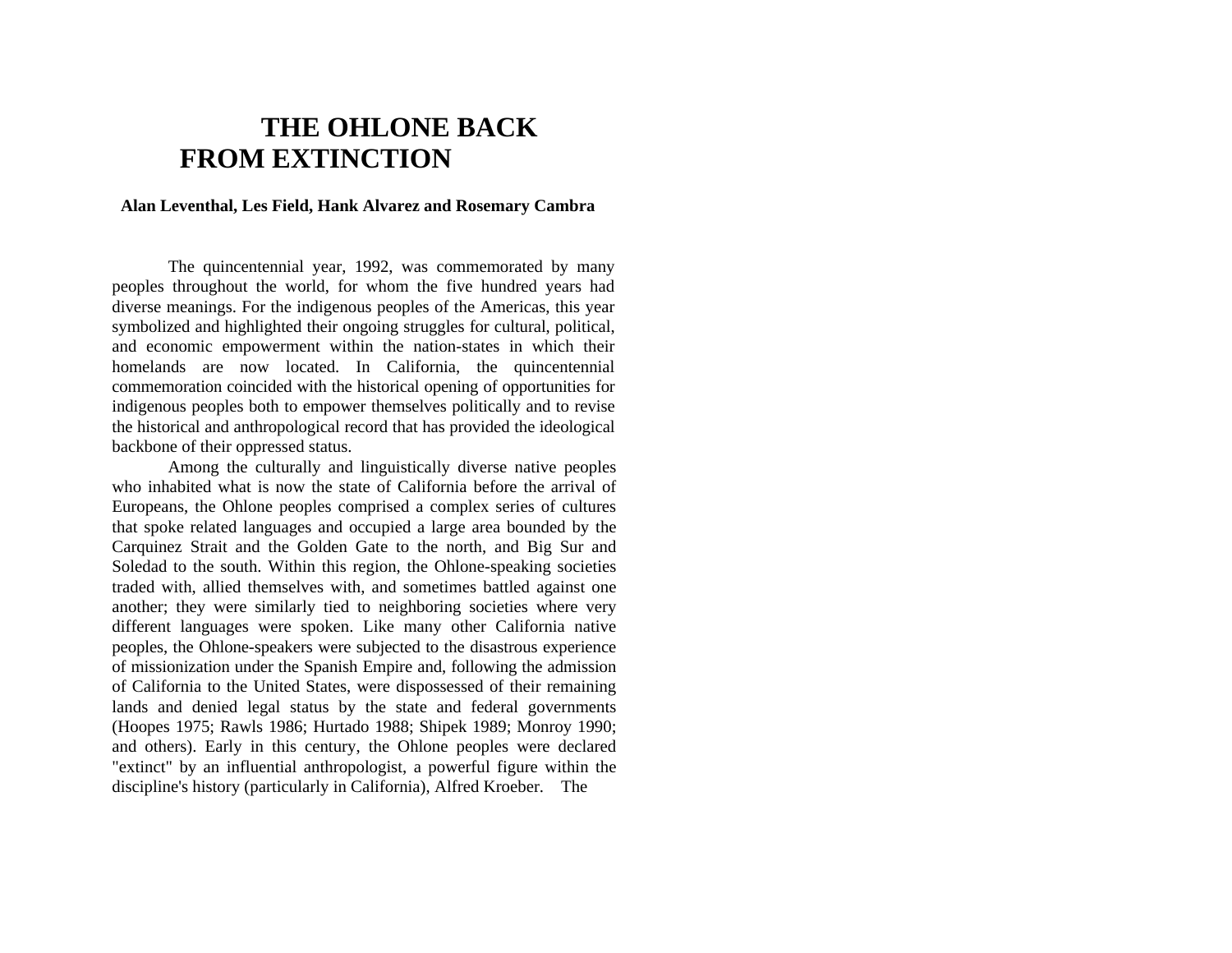**dissenting voices of other anthropologists, such as John P. Harrington and C. Hart Merriam, provided ample documentation that the Ohlone peoples had survived into the twentieth century, albeit transformed by the experience of the missions, and California's annexation to the United States (Merriam 1967; Harrington 1921-1939); nevertheless, it was Kroeber's pronouncement that shaped the politics of powerlessness for the Ohlones for many decades. That situation has only recently begun to change.**

**In the early 1980s, the descendants of the** *Chochenyo* **Ohlonespeakers of the southern and eastern San Francisco Bay Area re-grouped and constituted themselves as the** *Muwekma* **Ohlone Tribe, a process that may be called "a contemporary revitalization" (see Field, Leventhal, Sanchez and Cambra 1992a, 1992b). A similar revitalization process has taken place among the families of the Ohlone peoples in the San Juan Bautista-Gilroy area, who have formally re-grouped as the** *Amah-Mutsun*  **Tribal Band; and also among the neighboring Esselen people to the south, who were also declared extinct by Kroeber and other anthropologists, and by some historians (Kroeber 1925:544; Underhill 1953; Hester 1978; Cutter 1990; and others). Documenting and publicizing their cultural and historical continuity with their pre-contact, Mission and post-statehood ancestors has been a key strategy in the** *Muwekma, Amah-Mutsun* **and Esselen Nations' revitalization processes. By laying claim to their history in both academic and popular media (Field, Leventhal, Sanchez and Cambra 1992a), by establishing collaborative relationships with federal, state, county, and city agencies, and by creating their own archaeological consulting firm, the** *Muwekma* **have undertaken to counteract the ideological legacies that justified and maintained their political, economic, and cultural disenfranchisement. This strategy is aimed at reestablishing federal acknowledgment of the tribal status for the** *Muwekma,* **the** *Amah-Mutsun,* **and the Esselens, which was terminated in all three cases in 1927. It was in that year that Superintendent L. A. Dorrington of the Indian Field Service, assigned to evaluate the land needs of homeless California Indians, asserted that the native communities of Alameda, San Benito, and Monterey counties were not in need of any land, and failed even to mention Indians in other Bay Area counties (1927). Thus the federal government dismissed the needs of these respective communities as distinctive cultural entities with rights to a land base as defined under the appropriation acts of 1906 and 1908 (34 Stat. 325, June 24, 1906 and 35 Stat. 70, April 30, 1908; see also Senate Document 131, 58th Congress, 2nd Session, 1904, pp. 1-16 [reprinted in Heizer 1979]; Kelsey 1913; Hauke 1916; Terrell 1916; and Dorrington 1927). Our task here is to initiate an assessment of the political, economic, and academic forces that over the last two centuries have undermined and attempted to**

**erase the existence of Ohlone civilization in Central California. We do so by tracing the history of the Ohlone peoples through three thematic eras we have called Domination, Fragmentation and "Extinction."**

#### **THEORETICAL CONCERNS**

**It is difficult to undertake our critical review of Ohlone history and disenfranchisement in a completely linear fashion because all such projects are entangled in the historical legacy of anthropological and ethnohistorical representations of the Ohlone peoples. The first anthropologists arrived in California long after Spanish conquest and missionization had transformed Ohlone and other Central California societies, but anthropologists like Kroeber and others undertook to describe and partially reconstruct pre-Hispanic native culture and society (cf. Goldschmidt 1951). We therefore confront the shaping influence of anthropology upon the disenfranchisement of Central California peoples both** *before* **and** *after* **anthropologists themselves were physically present in the area, since their descriptions, pervaded by their own theoretical agenda, have constituted our "knowledge" about both pre-and post-contact California native peoples. Understanding how this knowledge has been shaped allows us to trace the relationship between anthropological work and the past and present disempowerment of the Ohlones in concrete ways that show how such a process has been maintained and how it can be challenged.**

**There are several ways that anthropologists have classified and analyzed native Californians that are immediately relevant to a critical reassessment of Ohlone histories. Alfred Kroeber arrived in California in 1901, concerned to describe "native primitive culture before it went all to pieces" (Kroeber 1948:427), which he believed could be accomplished by treating the surviving descendants of the catastrophes Californian natives had endured as specimens of "timeless, ahistorical cultural type[s]" (Buckley 1989:439). From the point of view of many presentday anthropologists Kroeber did not take sufficient note of the genocidal ventures Europeans and Euro-Americans had conducted against California natives (Buckley 1989). For this reason he persistently confused fragmented societies and cultures he described with the pre-contact condition of those same societies and cultures.**

**One of the most important legacies of Kroeber's confusion is his description of native California societies as composed of "tribelets" (Kroeber 1955, 1962). This term defined a political and geographical unit comprising several villages, usually including a principal and most**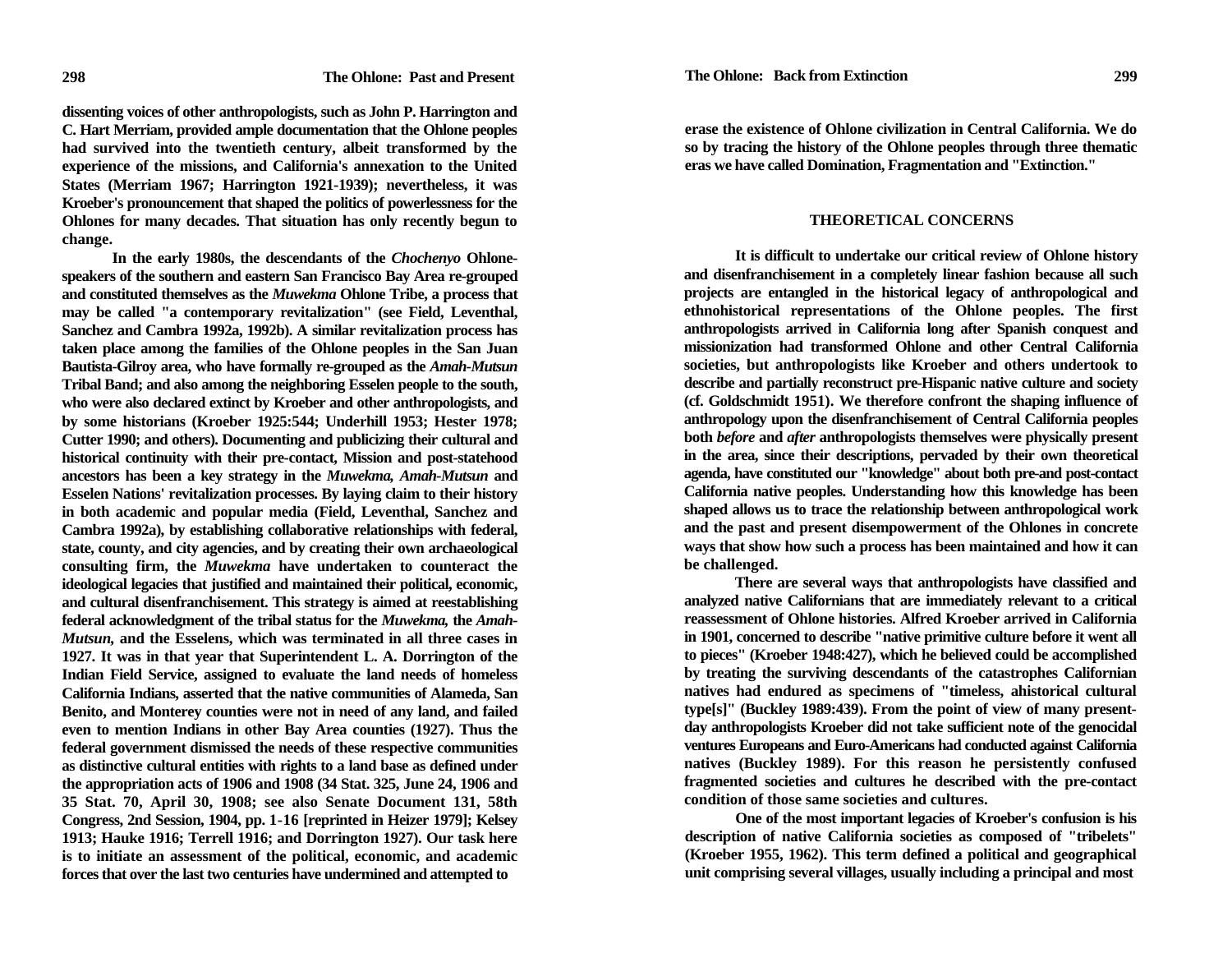**powerful central village, tied by relations of kinship, and internally homogeneous with respect to the organization of land ownership, ceremonies, warfare, and resource allocations. Kroeber's emphasis on the small scale of indigenous California social organization led him to attach the diminutive "-let" to the anthropologically normative term "tribe." By his count, over five hundred tribelets existed in California at the time of contact.**

**This term, almost universally accepted by anthropologists, historians, educators, and cultural resource management (CRM) archaeologists, is considered demeaning by Ohlone, Esselen and other California Indian people, but that is not the only reason to evaluate it critically. In contemporary anthropology, both old and new ethnographies are read to determine their theoretical content, the audiences towards which they are aimed, and the debates they address. Current discourse in anthropology highlights the ethnographer's functions as author and editor, and draws attention to the inclusions and exclusions of data to support certain conclusions. In this light, it is undeniable that Kroeber, his colleagues, and his students collected hundreds of names of indigenous social groups identifiable with particular geographical areas. Clearly, he had found one kind of important social grouping, or, perhaps, a social grouping that was important to California natives in the context of their recent experience of genocide.**

**It is also clear that Kroeber's interests in small, neatly defined groups, with small scale ethnic diffusion and differentiation, and with salvaging the traits of each small bounded group stemmed from the trajectory of American anthropology and the enduring influence of Franz Boas in the first decades of the twentieth century. The listing of traits of Indian societies and cultures under pre-conceived headings such as material culture, ceremonial systems, social organization and the like, all of which have little to do with the cultural categories and perspectives of the indigenous people "under study," is an enduring problem in anthropology in general and in California ethnography in particular (concerning the latter, see Blackburn 1976). "Tribelet" has been employed by many influential anthropologists and authors who followed Kroeber (Heizer 1974b, 1978a; Levy 1978; Margolin 1978; Milliken 1983, 1990; and many others), maintaining an impression of pre-contact native California as a region of extremely small-scale, provincial cultures that lacked forms of large-scale integration. As we discuss later, the deployment of "tribelet" and other Kroeberian frames of reference has all too frequently blocked a more sophisticated appraisal of the societies and cultures that existed in California and the San Francisco Bay Area before missionization.**

**In the same vein, the linguistic classificatory systems created by**

**anthropologists (e.g., Latham 1856; Powers 1877; Powell 1877; Dixon and Kroeber 1913, 1919; Merriam 1967; Levy 1978; and others) have also distorted pre-contact realities, and this distortion is well reflected in the case of the Ohlone peoples. The Spaniards called the diverse peoples living on or near the coastline from Monterey to the Golden Gate a generic term:** *costehos,* **or coast-dwellers, a term later Anglicized to**  *"costafios."* **Anthropologists and linguists (Latham 1856 [who first classified this language group as Costanoan]; Powell 1877; Kroeber 1925; Levy 1978; and others) classified these peoples as "Costanoans," having discovered that their languages could be shown to be closely related, and incorrectly implied that these peoples could be glossed as a single ethnic group (see Underhill 1953; Kehoe 1992, discussed later). Merriam (1967) called these same peoples and their languages "Ohlonean," derived from "Ohlone," a term that the descendants of the varied peoples of this San Francisco Bay Area have used to identify themselves since the early part of this century. In this muddled situation, in which pre-contact identity has been obscured by successive layers of outsiders' labeling, we use "Ohlone" in recognition of and with respect for its usage by the present-day tribes. At the same time, our use of the term Ohlone does not imply that language similarities determined the political and cultural identities of the culturally diverse pre-contact ancestors of the contemporary Ohlone tribal peoples.**

**There are deeper issues still that have shaped the past and present relationship between anthropology and history on the one hand, and the Ohlone and other native Californian peoples on the other. These groups have been described as "foragers" because they did not herd domesticated animals or cultivate domesticated plants (Salzman 1967; Hunter 1985; Crapo 1987; and others). The textbooks that anthropologists use in their undergraduate courses continue to teach university students their traditional view of world' history, a stage theory of human evolution that ranks "foragers" (or "hunter-gatherers") as the earliest, and therefore most primitive, stage in the evolution of society and culture (see Peoples and Bailey 1994 for an excellent example in a recently revised textbook). Foraging peoples inhabiting the most ecologically marginal regions on this planet, such as the !Kung of the Kalahari, are inevitably portrayed as representative of this stage in human history.1 Mainstream**

**Our critique must leave aside the persistent (and outrageous) depiction of the !Kung and others as timeless relics of the Paleolithic, despite both their brutal transformation by colonialism and, even more important, increasingly convincing evidence that the !Kung were never isolated, but have participated for centuries in a thriving trading system with their pastoral and cultivating neighbors (see Gordon 1992).**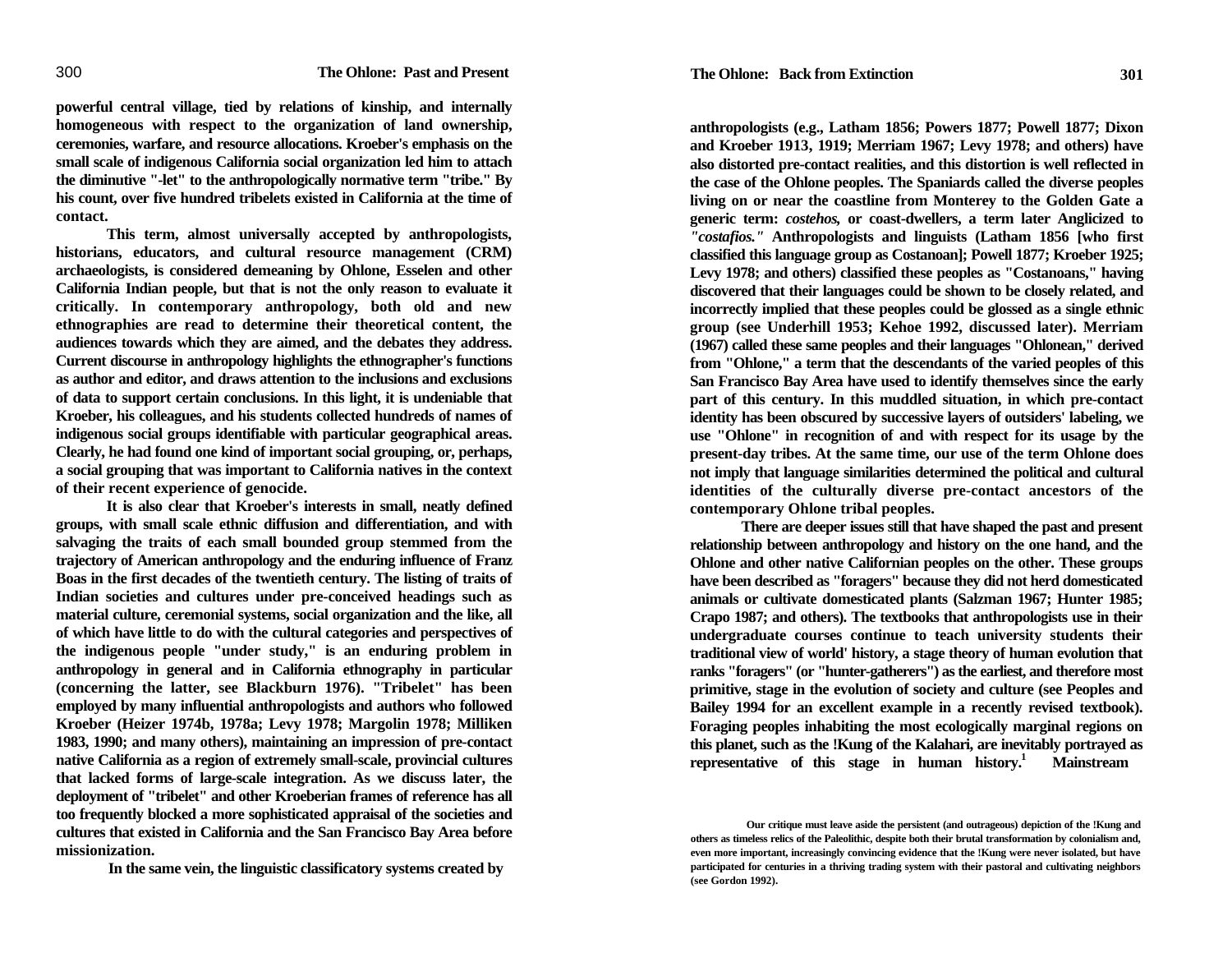anthropology's evolutionary stage theory is not congruent with the dense populations, permanent settlements, ranked social systems, partially monetized economies, regional integration, and cultural sophistication among "foragers" who lived in the ecologically rich habitats of California and the Pacific Northwest. If such peoples are considered at all by textbooks, they are usually treated as "exceptions that prove the [evolutionary] rule" (again, see Peoples and Bailey 1994).

Kroeber's descriptions of native Californian societies as, in effect, "primitive" permits anthropologists and historians to comfortably fit the pre-contact Califomians into the "foraging stage" of history. Many contemporary anthropologists and archaeologists, as we show later, have been content to deploy Kroeber's descriptions of Californian native peoples uncritically and not to consider newer descriptions of these peoples. This suggests the profound nature of these anthropologists' internalization of the stage theory view of history, a view that renders reconsideration of the Californian peoples irrelevant, even irritating, in the larger picture. This use of Kroeber as an authority about native Californian societies, duplicated as we shall see in the uncritical acceptance by many latter-day anthropologists of Kroeber's "extinction sentence" over the Ohlone, cannot, we contend, be separated from the physical conquest and subordination of California by European and Euro-American colonialisms. Under colonial regimes, native Califomians were called "primitives," often in much coarser and overtly racist terms (e.g., Hittell 1879). Anthropology's legitimation of the "primitive" (not to mention "extinct") status of native Califomians thus plays a role in theoretically mediating the historical powers that have disenfranchised the Ohlones and other native Califomians.

#### **SPANISH DOMINATION OF PRE-CONTACT CALIFORNIAN CULTURE AND SOCIETY**

Our brief analysis of pre-contact civilization in the Bay Area owes much to the work of Lowell Bean and others (Bean and Blackburn 1976) who have worked to create frameworks that for the most part revise the Kroeberian-derived view that we contend has played a role in the subordination of the Ohlone peoples and other native Califomians.

The territory now occupied by the state of California possessed the densest aboriginal population of any region of comparable size north of the Valley of Mexico, and a non-agricultural population that numbered between three hundred thousand and one million people (Dobyns 1966; Cook 1976a, 1978:91). The extraordinary concentration of linguistic diversity in the state indicates that beginning fifteen thousand years ago

or perhaps even earlier, California received wave after wave of indigenous peoples, each of which developed its own productive system to utilize the ecological niches that are concentrated on the Pacific littoral (cf. Chartkoff and Chartkoff 1984; Moratto 1984). The ecological bounty of this region facilitated periods of demographic expansion and socioeconomic intensification that featured neither agricultural food production nor the urbanization of population. By the late pre-contact period (AD 900-1500), archaeological data strongly suggest that social stratification, ceremonial intensification, and technological development were accompanied by the expansion of settlement in and around the Bay Area (T. King 1970; Bean and King 1974; Wiberg 1984; Luby 1991; Leventhal 1993; and others).

From the Kroeberian perspective, California Indians including the Ohlone produced their subsistence simply by gathering and hunting in rich ecosystems that offered them easy subsistence. While California natives did harvest readily available wild foods, particularly fish, sea mammals and shellfish from marine and freshwater habitats, newer perspectives have identified complex interactions with, and managing of, the natural environment through which native Califomians produced sustained and sustainable food surpluses (Bean and Lawton 1976; Blackburn and Anderson 1993). These quasi-agricultural practices depended largely upon burning as a means of clearing and fertilizing land (Lewis 1973, 1993; cf. Cronon 1983). Native Califomians gathered the seeds of useful wild grasses and sowed these seeds in burned areas to produce food for themselves, as well as fodder that attracted herds of herbivorous game. The Ohlones and other Central California natives seasonally relied upon the harvest of acorns from a number of different oak species that thrived in such managed landscapes. The management (through burning) and reliance upon diverse plant communities producing high yields of seeds, nuts and acorns conditioned the development of processing, milling, and cooking technologies that strongly resemble or are identical to technologies other peoples developed for utilizing cultivated grains (Fowler 1971; cf. Struever 1971; Lewis 1973; and others).

In short, the production systems of native Califomians provided reliable food surpluses for large populations located in the myriad microecosystems distributed around the Bay Area. These surpluses, in turn, were the basis for trading systems that integrated the diverse ecological regions managed by native peoples (Fages 1937; Goldschmidt 1951; Vayda 1967; Chagnon 1970; Bean 1976; Blackburn 1976; Heizer 1978b; and others). The various Ohlone peoples lived in regions that provided resources for manufacturing what Bean has called "treasure goods,"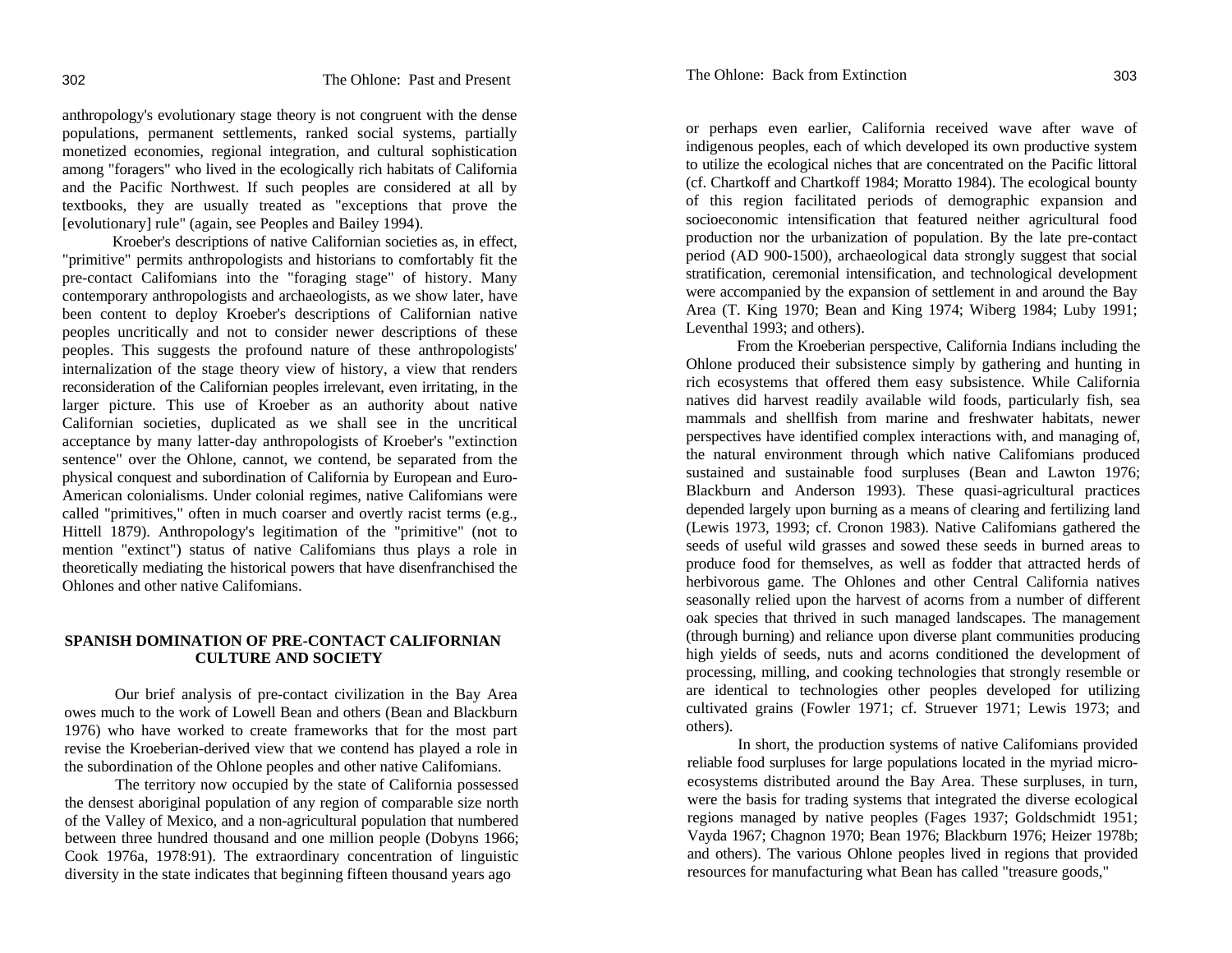**resources such as abalone, Olivella shell, and cinnabar from which ornaments (social badges or markers of distinction) of political and ceremonial significance were crafted (1976:120). The production of food surpluses and of treasure goods gave many Ohlone villages that had access to certain resources an advantageous position in regional trade networks (Davis 1961; Heizer 1978b; Bean 1978; Leventhal 1993; and others).**

**Based upon such information, our reconstruction of Ohlone societies at the time of contact emphasizes both micro and macro organizational forms, in contrast with Kroeber's tribelet model. Kroeber (1962) defined a tribelet as composed of a central village inhabited by inter-related extended families encircled by smaller, outlying villages also inhabited by inter-related families, which together constituted a territorial perimeter under the exclusive control of each tribelet's hereditary and elected political elites. Each tribelet territory, according to Kroeber, constituted an ethnically and linguistically homogeneous unit. Anthropologists working with both Kroeber's concept of tribelet and the idea that language similarities can be used to describe Active ethnicities have drawn patchwork maps of the "Native ethnic groups" of pre-contact California (see Heizer 1974a, 1978a; Levy 1978; Margolin 1978; and others).**

**We do not identify the area composed of a central village and surrounding outlying villages as necessarily an autonomous or discreet socio-cultural unit, and it is unclear whether the village unit functioned cognitively as the most important source of cultural identity for the people who lived in each village. Regional linkages along lines of trade, kinship, and the performance of shared rituals (e.g.,** *Kuksu,* **trade feasts, funerals and mourning anniversaries) likely shaped differently sized and constituted identities for social groups and individuals in native California (Blackburn 1976). Among village elites, for example, the political world clearly did not stop at the boundaries of their own village's territory. Elites from villages all over the territory of Oh lone-speaking peoples depended upon marrying into elite families from other villages, villages in which Ohlone languages may or may not have been spoken. Intermarriage gave rise to extended networks of multi-lingual elite families or communities, whose wealth and status represented the accumulation of economic surpluses from territories much larger than the village (Bean 1978; cf. Milliken 1990, 1991). Through elite intermarriage, larger regions were integrated which overlapped and crossed linguistic boundaries (Bean and Lawton 1976; Bean 1992).**

**Elite intermarriage facilitated and underscored other regional integrating forces such as trade. People from different villages, often distantly related, struck up personal trading relationships, called "special**

**friendships," which often lasted whole lifetimes (Bean 1976). Through networks of "special friends," food, tools, and treasure goods were traded from village to village over long distances. Networks of ritual and ceremonial obligation called together large numbers of diverse peoples for particular occasions, such as the funerals of significant inter-village elite personages (Blackburn 1976). On such occasions, trade fairs also occurred, and elites likely arranged the future marriages of their children. Taken all together, the trading of subsistence and treasure goods, the exchanges of marriage partners, and the cycles of ritual and ceremony tied together constellations of kin-based village communities into integrated political, economic and cultural fields led by a small intervillage elite strata (see Bean 1992). We might describe these elite-ruled realms as quasi-chiefdoms or ranked chiefdoms (Service 1962, 1975; Fried 1967; for an archaeological perspective on evidence of social ranking within the San Francisco Bay see T. King 1970, 1974; Wiberg 1984; Luby 1991; and Leventhal 1993).**

**The paradox of a bountiful environment, large population, and lack of recognizable cultivation confounded the Spaniards, the first Europeans determined to control what is now the state of California. Elsewhere in Latin America, particularly in the Andes and Meso-America (see Salomon 1981; Rappaport 1990; Smith 1990; and many others), indigenous political structures and processes for manufacturing commodities were more familiar to European eyes; therefore, at least for a time following the initial conquest of indigenous civilizations, the Spaniards harnessed indigenous political and economic organizations for their own purposes. Because the Spaniards could not understand a civilization whose productive base, economic surplus, and sources of wealth were fundamentally alien, their domination of Californian natives hinged upon completely re-molding their cultures and societies into forms that were comprehensible to European sensibilities.**

**The Franciscan missions, by means of which the Spanish Empire lay claim to California, implanted European political and economic systems. The process of implantation required, first, that Native American religions and cultural practices be restricted and eventually forbidden, and, later, that the economic and environmental foundations of native life be destroyed (Cook 1976b; Castillo 1978, 1989; Brady, Crome and Reese 1984)." The missionized peoples of the Bay Area and elsewhere in coastal California became a labor force for an emergent agricultural economy that obliged natives to leave aside most indigenous ritual and ceremonial practices, as well as the manufacture of many aspects of aboriginal material culture. As agricultural laborers, missionized Indians were largely separated from the seasonal rhythms of**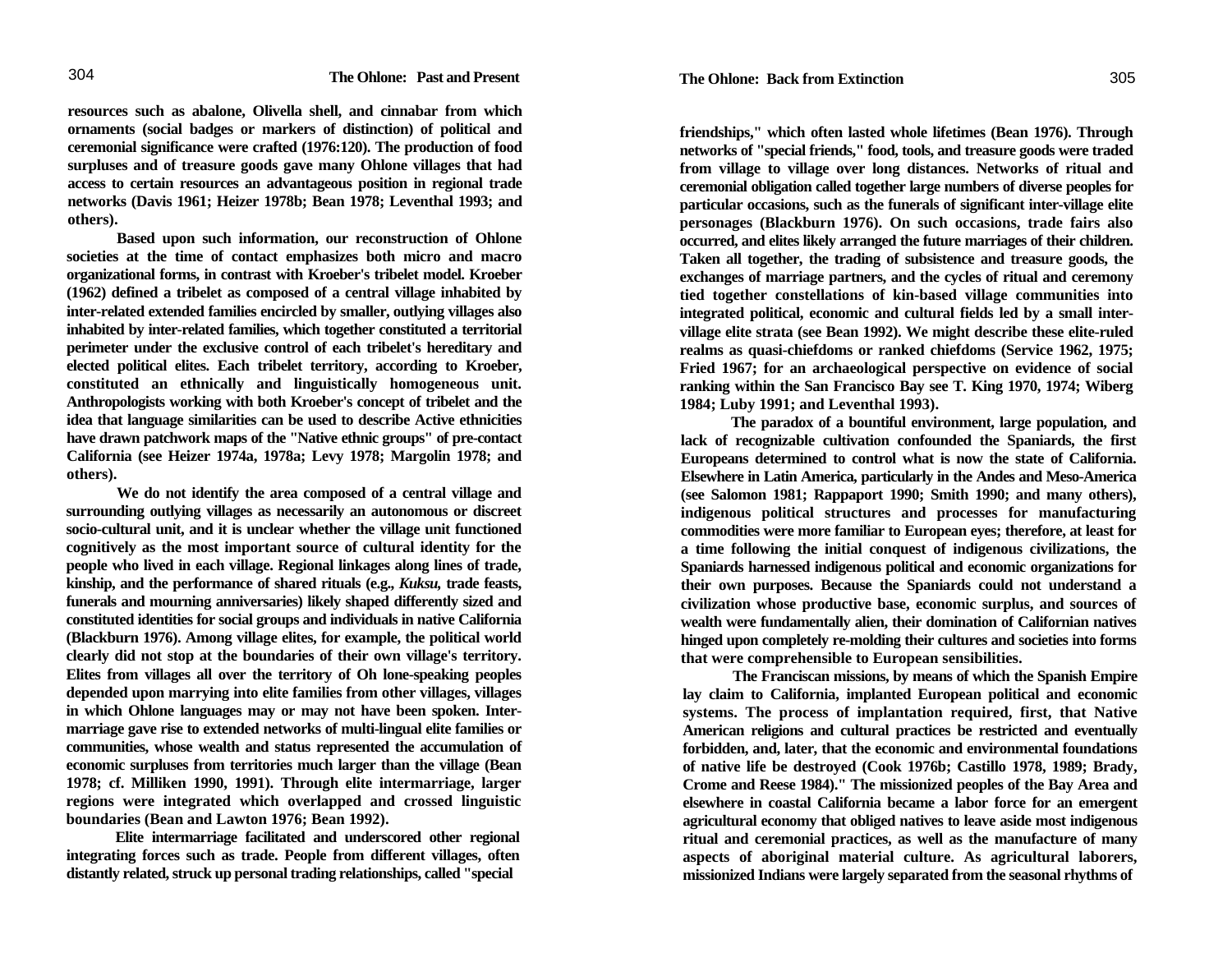their own food production practices, while the growth of mission farms and rangeland for cattle initiated an environmental transformation of the Bay Area and the entire coast that destroyed much of the resource base of the indigenous economy.

The demographic collapse of the Ohlone populations held captive at Mission Dolores at the tip of the San Francisco peninsula, Missions Santa Clara and San Jose in the South and East Bay respectively, the *Amah-Mutsun* at San Juan Bautista to the south, and the Esselens at Mission San Carlos on the Monterey peninsula occurred because of the horrendous effects of European-introduced diseases, exacerbated by the unhealthy diet and over-crowded living conditions at the missions. Birth rates plummeted from disease, mistreatment of women, and from a psychological phenomenon now recognized as post-traumatic stress (Cook 1976b; Rawls 1986; Hurtado 1988; Jackson 1992; and others). As the populations of Ohlones both inside and outside of the missions decreased, survivors tended to congregate around the missions, seeking solutions to their seemingly unsolveable problems from the missionaries who were causing those same problems. Under the circumstance of socio-cultural holocaust, many Bay Area Ohlones identified with their oppressors, who seemed to have overthrown and taken control of all of the old systems of spiritual and earthly power (see Milliken 1991 for a different interpretation that partly exonerates the missions).

In response to the diminution of their labor force, the Franciscan fathers directed Spanish soldiers to bring in new converts from further afield. The Miwok, Yokuts, Patwin, and Esselen speaking peoples from villages located east, north and south of the Bay Area missions made up the new cohort of neophytes, and they intermarried with the surviving Ohlone-speaking peoples (Milliken 1978, 1982, 1983, 1990, 1991). Such intermarriage was, as we have emphasized, already typical of the intermarriage between Yokuts, Miwok, Patwin and Ohlone speaking elites in the pre-contact era. At the missions, intermarriage apparently continued subtly to reinforce sociopolitical hierarchies and elite families. Even under the triple assault of religious conversion, ecological transformation, and demographic collapse, indigenous political leadership and resistance did not disappear. The missions struggled against frequent desertions by neophytes, and armed rebellions occurred at Missions Dolores and San Jose. Led by Pomponio at Mission Dolores (early 1820s), and by the famous Estanislao at Mission San Jose and Cipriano at Mission Santa Clara, indigenous guerrilla armies combined the forces of both runaway neophytes and natives from villages the Spanish had not yet dominated (see Holterman 1970; Brown 1975; Rawls 1986; Castillo 1989). Yet the Spaniards, for the most part, succeeded in destroying the ecological bases for the indigenous economy, and in transforming the Bay

Area peoples and their close neighbors into an exploited, impoverished working class. It was as a peon working class that the natives of the Bay Area and elsewhere in Hispanic California confronted the next stage of European domination, with the admission of California into the United States.

#### **POST-COLONIAL FRAGMENTATION OF OHLONE SOCIETYAND CULTURE**

Elsewhere we have recounted in detail the historical circumstances regarding East Bay Ohlone survival from the middle of the nineteenth century into the early years of this century (Field, Leventhal, Sanchez, and Cambra 1992a). Some of those circumstances played a role in the economic disenfranchisement that conditioned the political fragmentation of the Ohlone people during this period.

Recent historical work stresses the importance of Indian labor in Hispanic and early American California (Rawls 1986; Hurtado 1988; Castillo 1989; Monroy 1990). In California, as everywhere in the Spanish Empire, the conquerors made use of Indians as laborers. This commonality stands in contrast to English and Euro-American colonization regimes extant in the rest of North America, which maintained almost impermeable boundaries between white settlements and native populations, or simply removed native peoples from areas reserved for white settlement. The differences between colonial regimes shaped important changes for Indian labor and laborers, as California passed from Spanish to Mexican to American control.

The influx of Europeans and Euro-Americans into California coincided with the waning years of the Spanish Empire and the independence of Mexico in'1821. Between 1834 and 1836, the Mexican government secularized the missions with the stated intention of dividing mission properties among the neophytes and their descendants. Instead, the *Californios,* the Hispanic families of the Bay Area and elsewhere, established large estates (mostly cattle ranches) on the old mission lands, and many of the former neophytes were hired on as *vaqueros* (ranch hands or cowboys) and as domestic servants. Some non-Hispanic settlers initially followed the Hispanic custom of employing Indians as agricultural, ranch, and household workers, both in the missionized coastal areas and in the newly colonized regions of the interior, the latter exemplified by Sutter's estate in the Sacramento valley (Hurtado 1988).

Not all of the formerly missionized Indians of the Bay Area exchanged a Franciscan father for a *Californio* or Euro-American master.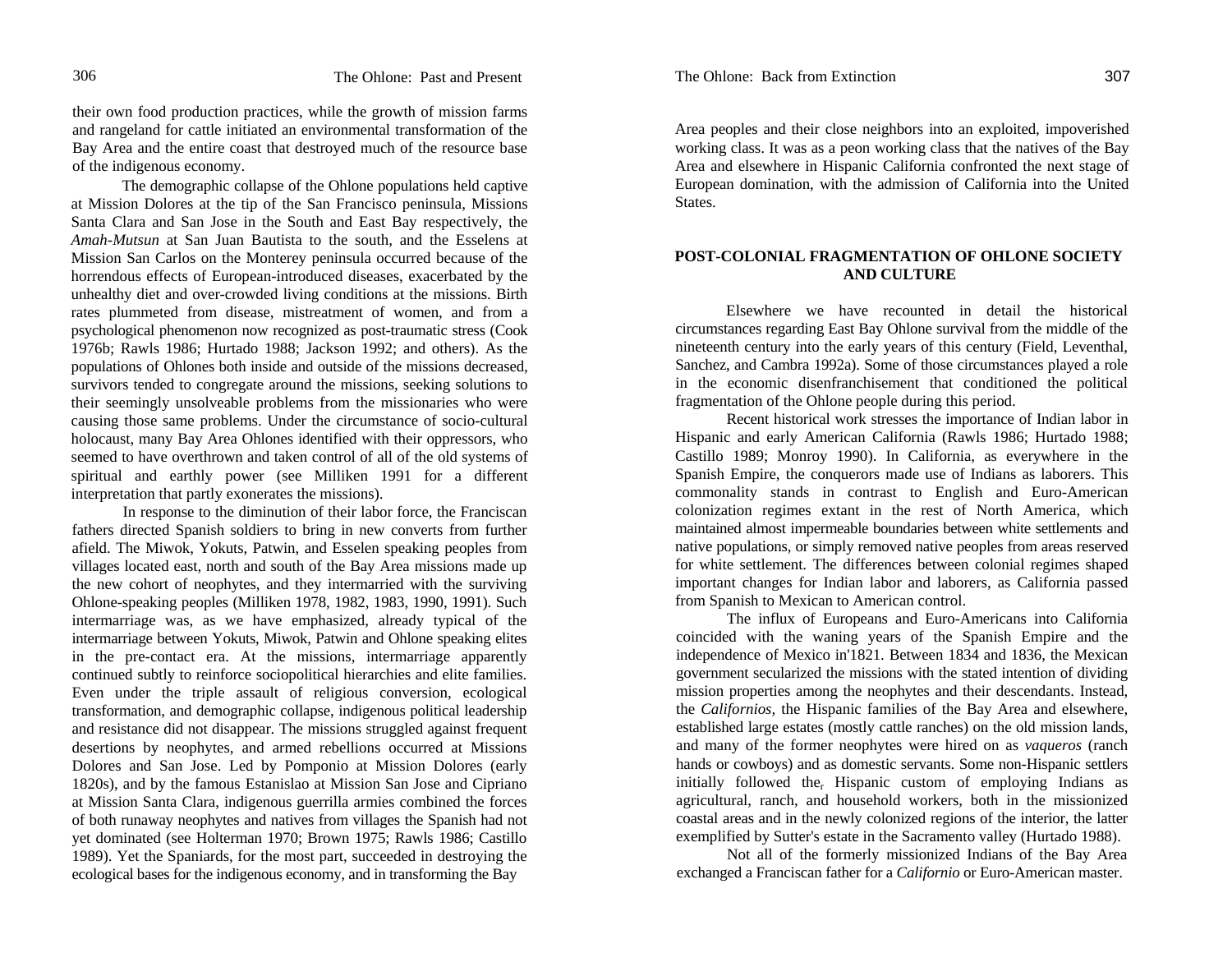**Some former neophytes abandoned the Bay Area altogether for regions outside of Hispanic settlement, although some of them were soon drawn into the orbit of newer, Euro-American enterprises such as Sutter's. Wherever they went, Indian** *vaqueros* **and other laborers may have drawn wages from their non-Indian employers, but they seldom stopped making use of whatever native resource bases remained. Often, hunting and gathering wild foods, even in the transformed landscape of post-mission California, enabled native peoples to survive. Some former neophytes and their children attempted to survive by reconstructing indigenous communities in the most remote areas of the Bay Area, relying on the Euro-American economy as little as possible (Brady, Crome and Reese 1984). Indians from Missions San Jose and Santa Clara retreated to the hinterlands of the East Bay, in the Diablo range and Livermore Valley, where they organized new communities, sometimes on or near the sites of old pre-contact villages. Such a reconstitution of indigenous community and identity also occurred near San Juan Bautista in the mid and late nineteenth century.**

**The expansion of American settlement and political power dovetailed with this indigenous revitalization. With statehood and the decline of Hispanic social and cultural practices, and especially during and after the Gold Rush, the now dominant Euro-Americans reasserted patterns of interaction with native peoples established elsewhere in North America. The politics of Manifest Destiny (see Hoopes 1975; Rawls 1986; and others) justified genocidal policies towards California Indians aimed at removing Indian populations from land that whites coveted. Virulent racism pervaded the attitudes of Euro-American settlers towards California Indians, who were given the derogatory epithet "digger Indian"; such a view was legitimized by the Social Darwinist theory typical of early scholarly authors such as Hubert Bancroft (1874), Lorenzo Yates (1875), John Hittell (1879) and others. In the new state of California, Indians lost their legal rights to bear witness or to defend themselves in court. Indian labor became increasingly marginalized. This occurred most notably in the gold mining areas and the new agricultural heartlands of the Sacramento and San Joaquin valleys, where initially indigenous peoples had adapted themselves to the new conditions and some native miners achieved a degree of financial success (Hurtado 1988; Monroy 1990).**

**In the Bay Area of the 1860s, the estates of the** *Californios* **had mostly passed into American hands, both because American laws required that the validity of the** *Californios'* **land titles be proved in a lengthy and costly process, and because a crippling drought had destroyed production on the estates, obliging the** *Californios* **to sell out (Pitt 1968; Bean and Rawls 1988). New American landowners tended to discontinue the use**

**of native labor in favor of the large numbers of recently arrived young men of European descent, who seldom had families to support as Indian men did. Under such circumstances, an Indian strategy of withdrawal into hinterlands seemed to make the most sense—for a while. The creation of a large, culturally revitalized Ohlone community in the East Bay, the** *Alisal rancheria,* **occurred at the same time as the economic degradation of native peoples throughout the state and the steady strangulation of economic opportunities for Indian people (Field, Leventhal, Sanchez and Cambra 1992a).**

*Alisal* **extended over a large acreage just south of the town of Pleasanton, land ceded to the Indians by a** *Californio* **family, the Bernals, who had kept their estate when California became part of the United States, and who undoubtedly employed many Ohlones as seasonal workers and** *vaqueros.* **Individuals in theBernal family intermarried with**



**and served as** *compadres,* **or ritual godparents, to some of the late 19th century Ohlone children whose descendants are now prominent in the contemporary**  *Muwekma* **Ohlone Tribe. For example, Petrus A. Bernal was the** *compadre* **for Raymonda (Ramona) Marine, born in Alisal in 1893. Ramona was the grandmother of**  *Muwekma* **chairwoman Rosemary Cambra (Book III, Mission San Jose Baptismal Records 1892-1925:17).**

**When the Hearst family acquired this property in the 1880s, the** *Alisal* 

**community's his older brother John "Pop" Alvarez in the 1930sFig. 11.1.** *Muwekma* **elders Henry "Hank" Alvarez and**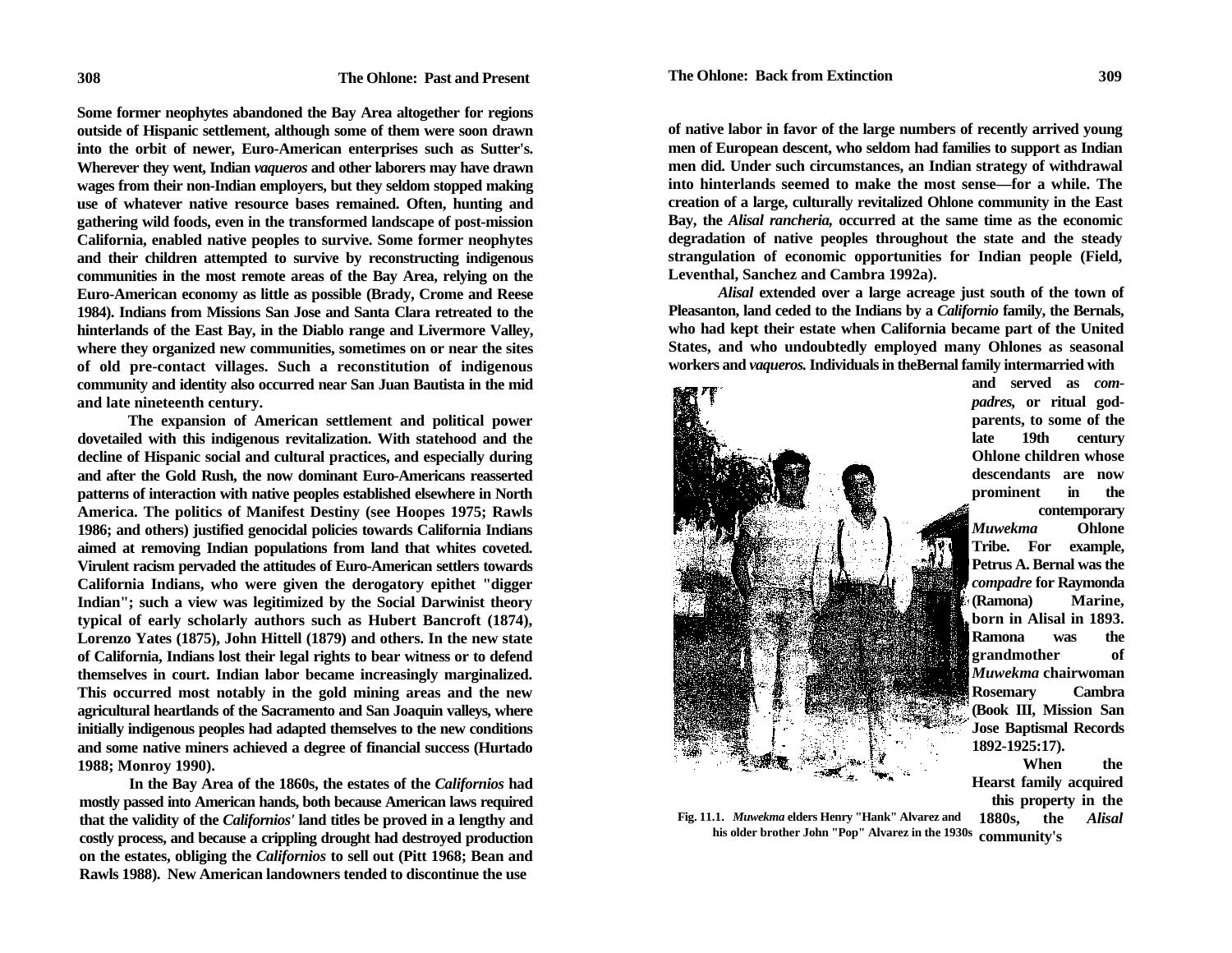The Ohlone: Past and Present

claim to the land was recognized and respected. Successive landowners' relatively liberal attitudes toward the community, in addition to the relative geographical remoteness of the *rancheria,* made *Alisal*  economically possible. Under such circumstances, the cultural and political richness of the intertwined and intermarried families living at *Alisal,* among whom Ohlone, Yokuts, and Miwok languages were spoken, produced a ritually and ceremonially syncretic cultural revival. Fortunately, the linguistic and cultural richness *at Alisal* was recorded by several ethnographers, including J. Curtin in 1884 (Beeler 1961), C. Hart Merriam in 1905 (1967), A.L. Kroeber (1904, 1910), E.W. Gifford (1914), J.A. Mason (1916), and John P. Harrington (1921-1934). The breadth of cultural revitalization was nowhere more evident than in the central role *Alisal* Ohlones played in combining the Ghost Dance religion of the late nineteenth century with indigenous Californian rituals, such as the *Kuksu* Dance and the World Renewal Ceremony, and then in diffusing this religion to other native peoples in Central California (Gifford 1926, 1927; Kelly 1932, 1978, 1991; DuBois 1939).

Although the cultural achievements of the Ohlone people *at Alisal*  were inestimable, the *rancheria* eventually waned as the slender economic base supporting the community dwindled, and the surrounding white population enveloped the region. During the early twentieth century, the Ohlone claim to *Alisal* was lost in a paper shuffle in Washington D.C. (Dorrington 1927<sup>2</sup>; Heizer 1978c). Native political leadership faltered without an economic base for the community, use of indigenous (particularly Ohlone) languages disappeared by the third decade of this century, and the family became the only economically viable unit.

The will to survive as Indian people made even this extreme fragmentation a possible cultural survival strategy, as families drifted away from *Alisal* to other parts of the Bay Area. With their sense of community fragmented after *Alisal* was abandoned, the persistence of intermarriage and ritual godparenthood kept the Ohlone families intertwined and in touch with the informal leadership of charismatic individuals (a process that was revitalized during the 1928-1933 enrollment under the California Jurisdictional Act). The contemporary *Muwekma* Ohlone are the direct descendants of the families who lived at *Alisal.* In the same fashion, the *Amah-Mutsun* members descend directly from the Ohlone peoples who were indigenous to the region around

The Ohlone: Back from Extinction 311

Mission San Juan Bautista and later took refuge in that region again after statehood. The contemporary Esselens descend from the Mission San Carlos neophytes who returned to their old territories following the secularization of the missions.

#### **THE RE-EMERGENCE OF OHLONE PEOPLES IN THE TWENTIETH CENTURY**

While Kroeber, like many of the other ethnographers listed previously, witnessed the linguistic and cultural richness extant at the *Alisal rancheria* (as well as at other Ohlone and Esselen communities), the fragmentation that occurred for the *Muwekma* after *AlisaVs* demise led him to write that they were "extinct." In his *Handbook* article (1925), he wrote:

The Costanoan group is extinct so far as all practical purposes are concerned. A few scattered individuals survive, whose ancestors were once attached to the missions San Jose, San Juan Bautista, and San Carlos, but they are of mixed-tribal ancestry and live lost among other Indians or obscure Mexicans.

In comments made some thirty years later, Kroeber somewhat mitigated the finality of his pronouncement. He served as an expert witness speaking on behalf of native Californians during the California Claims hearings held by the federal government in Berkeley and San Francisco in 1955 (Kroeber and Heizer 1970; Shipek 1989). While the hearings were intended to redress the injustices against California Indians that the federal government had perpetrated, instead they legitimized the native peoples' loss of huge acreage and of federal acknowledgment itself, a loss for which they were paid only a paltry amount (Stewart 1978; see Field, Leventhal, Sanchez, and Cam bra 1992a for how the East Bay Ohlones experienced this "settlement."). In defense of the Indians and of peoples pronounced "extinct," Kroeber wrote:

. . . there is a widespread belief that many Indian groups, especially the smaller ones, have now become extinct . . . Anthropologists sometimes have gone a step farther, and when they can no longer learn from living informants the speech and modes of life of the ancestors of these informants, they talk of that tribe or group as being extinct—when they mean merely that **knowledge** of the aboriginal language and culture has

**In L.A. Dorrington's letter written to the Commissioner of Indian Affairs, dated June 23, 1927 regarding the status of the purchase of land for homeless California Indians, are included statements dismissing the needs of the Verona Band** *(Muwekma)* **of Alameda County, the San Juan Bautista Band** *(Amah-Mutsun)* **of San Benito County, and remnants of the Pleyto, Jolon and Milpitas Bands (Esselen Nation and Salinan Nation).**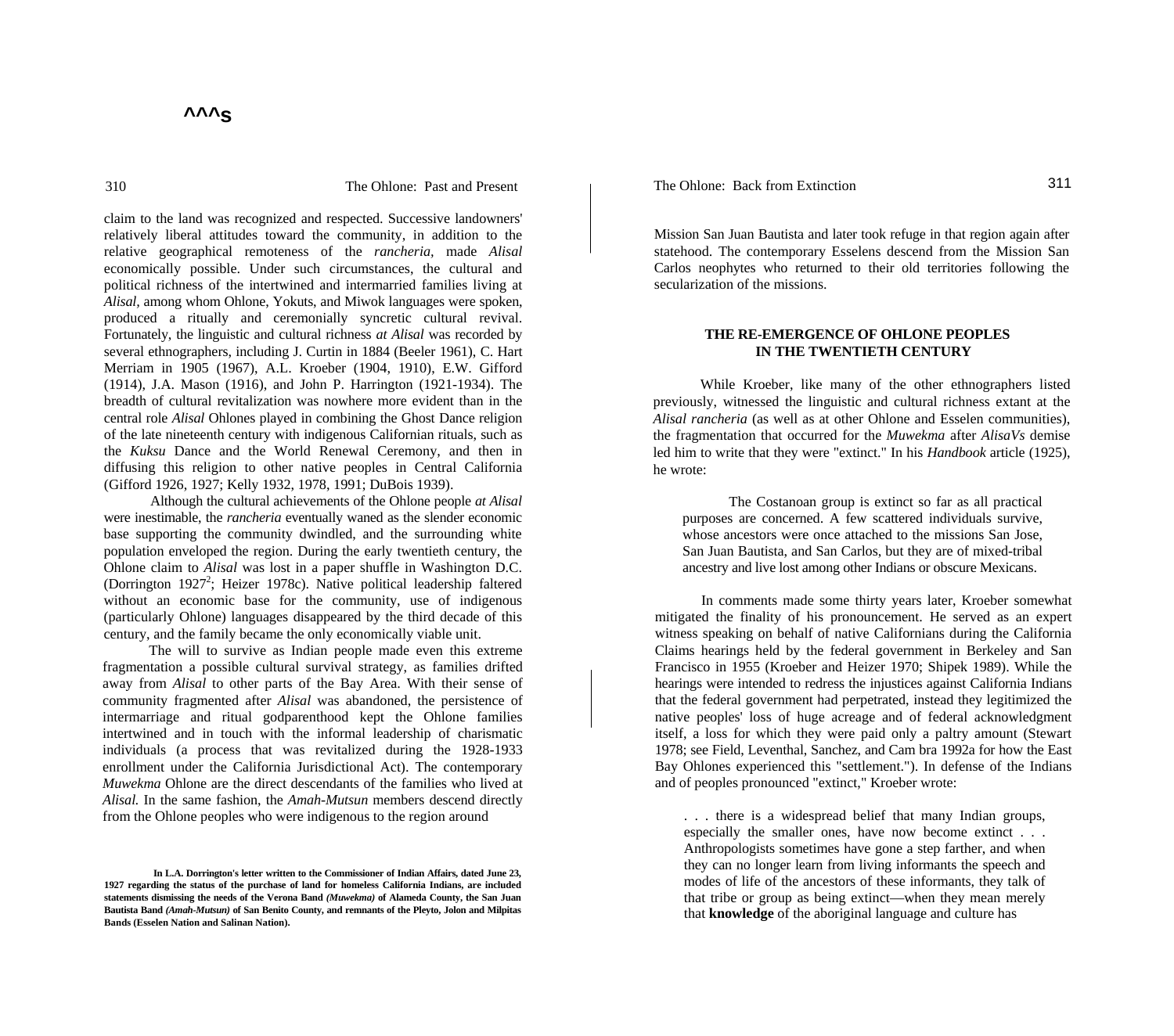The Ohlone: Past and Present

become extinct among the survivors. The survivors are there; they may even be full-bloods; racially or biologically the stock is not extinct; but they can no longer help the anthropologist acquire the knowledge about the group that he would like to preserve (Kroeber and Heizer 1970:2-3).

While this qualification might be viewed as a retraction of his previous position, Kroeber's statement both underscored anthropology's authority to declare which people are extinct and which are not, and reinforced the widely held notion that cultural transformations among native peoples erase their indigenous identity and basically make them "not Indians anymore." Kroeber seemed to say: "If descendants do not know the details about traditional culture or practice, then the question should be asked, 'Are they Indian?'."

Kroeber's authoritative summations have had broad influence upon four kinds of professionals: anthropologists, popular historians, cultural geographers, and cultural resource management archaeologists. The writings of some of these professionals, in turn, have maintained and reinforced the "fact" of Ohlone extinction. Our treatment of particular writers within these genres is far from exhaustive, and there have been many exceptions to the pattern we describe below. Rather, we seek to describe the conditions under which a people, in this case the descendants of the Ohlone-speaking peoples of the San Francisco Bay Area, can exist and yet be invisible both to the general public and the professional communities whose authority is relied upon by local, state and federal governmental agencies (especially agencies concerned with and funding cultural resource projects). Such a discussion does not lay blame on any particular doorstep. The Ohlone people recognize the subtleties by which relations of power and disempowerment are mediated and mirrored by knowledge, authority, and public opinion.

Among the anthropologists who parroted Kroeber's extinction sentence, many were not powerful or influential in California. Nevertheless, by uncritically accepting Kroeber's summation in textbooks, such authors have contributed to the overall impression that there are no longer any Ohlone people left. This holds true in both older and newer texts. For example, Ruth Underhill essentially parroted Kroeber in her book *Red Man's America:*

Esselen . . .: Possibly a remnant of a larger group; first California group to become extinct.

Costanoan . . . : Now extinct for all practical purposes (1953:288, 291).

Lantis, Steiner, and Karinen, cultural geographers teaching at two California universities (Chico State and Long Beach State) wrote in their textbook *California: Land ofContrast* the following excerpted account for the Costanoans and the Esselens of the central coast:

The *Costanoans* (Spanish for "coastal folk") lived in scattered villages. Kroeber has estimated that their numbers may have reached 7000. Their culture was rude even for California—men went naked when the weather allowed and women wore short skin skirts. . . .

The *Hokans* were represented by three groups (Esselens, Salinan, and Chumash). The Esselen lived south of the Costanoans in limited numbers. . . . These were the first California Indians to become extinct (1963:266).

Cutter (1990), a historian specializing in California history, commented in his book *California in 1792: A Spanish Naval Visit,* about Kroeber's anthropological position on *Rumsen* and Esselen people:

The noted California anthropologist would have appreciated the information contained in the 1792 report since he had to excuse his lack of very precise knowledge concerning both of these groups by indicating that they were the first to become entirely extinct "and are as good as unknown" (1990:113, footnote 25).

In a very recent and widely read introductory text to Native North Americans used in many undergraduate courses, Alice Kehoe declares:

The central coast south of San Francisco and the adjacent Santa Clara Valley across the Coast Range were occupied by the Costanoans, once speaking a language closely related to Miwok, now effectively extinct as a nation (1992:402).

In the Bay Area itself, many anthropologists remain convinced that, if Ohlone descendants exist, they are hardly worthy of attention. Frank Norick, Principal Museum Anthropologist at the Hearst Museum at the University of California, Berkeley, was quoted in a newspaper interview as follows:

312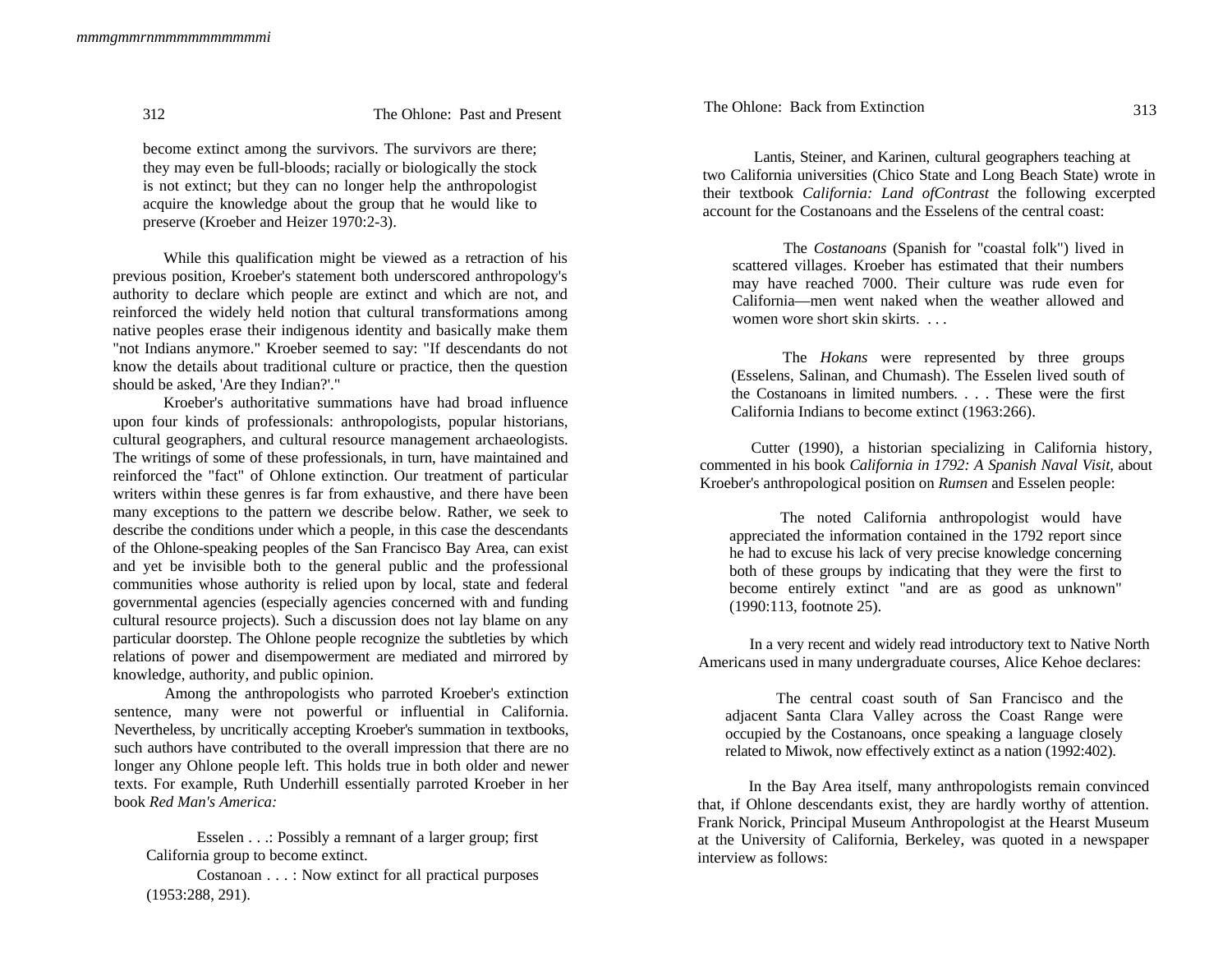**. . . there are few Indians left in the Bay Area who have some vague Native American heritage, but until [a recent book on the subject] came out, they didn't know who the East Bay Indians were. We don't know who the East Bay Indians were, and the few Indians that happened to survive were swallowed up and exterminated by civilization by the latter part of the last century. That's not to say that there aren't people around here who are of Indian heritage, but I'd be willing to bet they couldn't give you even the semblance of a [lineage] account that was aboriginal (Norick interview in Express Newspaper 9/21/89:15-16).**

**The opinions of "experts" are received by those who write popular histories as authoritative sources. Such popular authors probably did not read Kroeber, and their notions are far more crude and pejorative than the worst ethnographic misrepresentations; nevertheless, anthropological concepts of both primitiveness and extinction play into popular, journalistic sensationalism concerning "dying Indian tribes," and individuals who are "the last of their kind." One example of these popular history tendencies recalled by the** *Mutsun* **Ohlone descendants occurred at the death of Ascencion Solorsano de Cervantes, a** *Mutsun*  **woman who was an accomplished healer and social worker, and who also was the last fluent speaker of the** *Mutsun* **language,** *Hoomontwash.* **When she died, newspaper journalists romanticized her as "the last full-blooded San Juan Indian," even though her large extended family continued to live on in the area (see Field, Leventhal and Mondragon 1994).**

**More disturbing still is the recent re-issue of a popular history of the New Almaden Mines area of the Santa Clara Valley entitled** *Cinnabar Hills,* **written by Lanyon and Bulmore (1967), the latter a graduate of Stanford University and a longtime educator at San Jose State. Harking back to the most invidious racism hurled at California native peoples, the authors expand upon the notion of the "primitive" California Indian, writing:**

**As compared to the other tribes to the South, [the Ohlones] were inoffensive, mild-mannered, inferior in intelligence, and existed on a low level of primitive culture. The native did little hunting and lacked the understanding to till the soil. . . . Their survival was wholly dependent upon the most accessible items of food that were available in nature's garden. . . . The Olhone [sic] were not of a creative nature, and produced little except some basketry, stone utensils and items of bone. . . . For lack of any substantial evidence, it is assumed they were completely satisfied with their meager existence and**

**completely satisfied with their meager existence and lacked the intelligence to improve their standard of living (1967:1).**

**Malcolm Margolin's** *The Ohlone Way* **(1978), is an example of a well intentioned popular history that ends up subtly reinforcing popular cultural and historical stereotypes and anthropological racism. This book is perhaps the most widely read pseudo-ethnohistorical depiction of preand post-contact Ohlone culture and society. Despite the author's sympathetic treatment of the limited sources available to him, the book reproduces the popular notion that the Ohlones lived in small-scale, simple, and provincial social and cultural arrangements. While** *The Ohlone Way* **presents only a historical reconstruction of the pre-contact world which has been strongly shaped by Kroeberian frameworks, the book has been treated in the Bay Area and elsewhere as definitive—"the last word," so to speak, concerning the Ohlones. In this way, the book has buttressed the conceptual barriers between the general public and the contemporary revitalization and regrouping of the** *Muwekma* **Ohlones.**

**The influence of the Kroeberian legacy that characterizes native Californian societies and cultures as simple, small-scale, and ultimately primitive, and that declares particular groups "extinct" has been particularly prominent among many of the cultural resource management archaeologists working in the San Francisco Bay Area during the last quarter of a century (this despite the fact that for a quarter of a century other views—views of complexity in cultural sophistication—have been noted in the anthropological literature by several scholars, including Bean, Blackburn, Tom King, Chester King, etc.) The work of this group of professionals has had the most direct influence upon the lives and cultural identity of the Ohlone descendants because of the former's control over Ohlone ancestral skeletal remains, associated grave regalia, and other sites of the Ohlone past. It is therefore in the conflict between certain CRM archaeologists and the Ohlone Tribes that the mediation and maintenance of the power of the extinction sentence is most evident, and, conversely, it is within the context of this conflict that the Ohlone people have regrouped and recovered their sense of collective identity (Leventhal et al. 1992).**

**The explosion of urban expansion and rural development in the Bay Area since 1970 onto lands previously utilized for agriculture, grazing, or simply as open space has been the forum in which this conflict took shape. During this period, national, state and local legislation in the United States created frameworks that mandated the mitigation of adverse imports on archaeological sites, human remains and artifacts as non-renewable resources. Archaeologists themselves**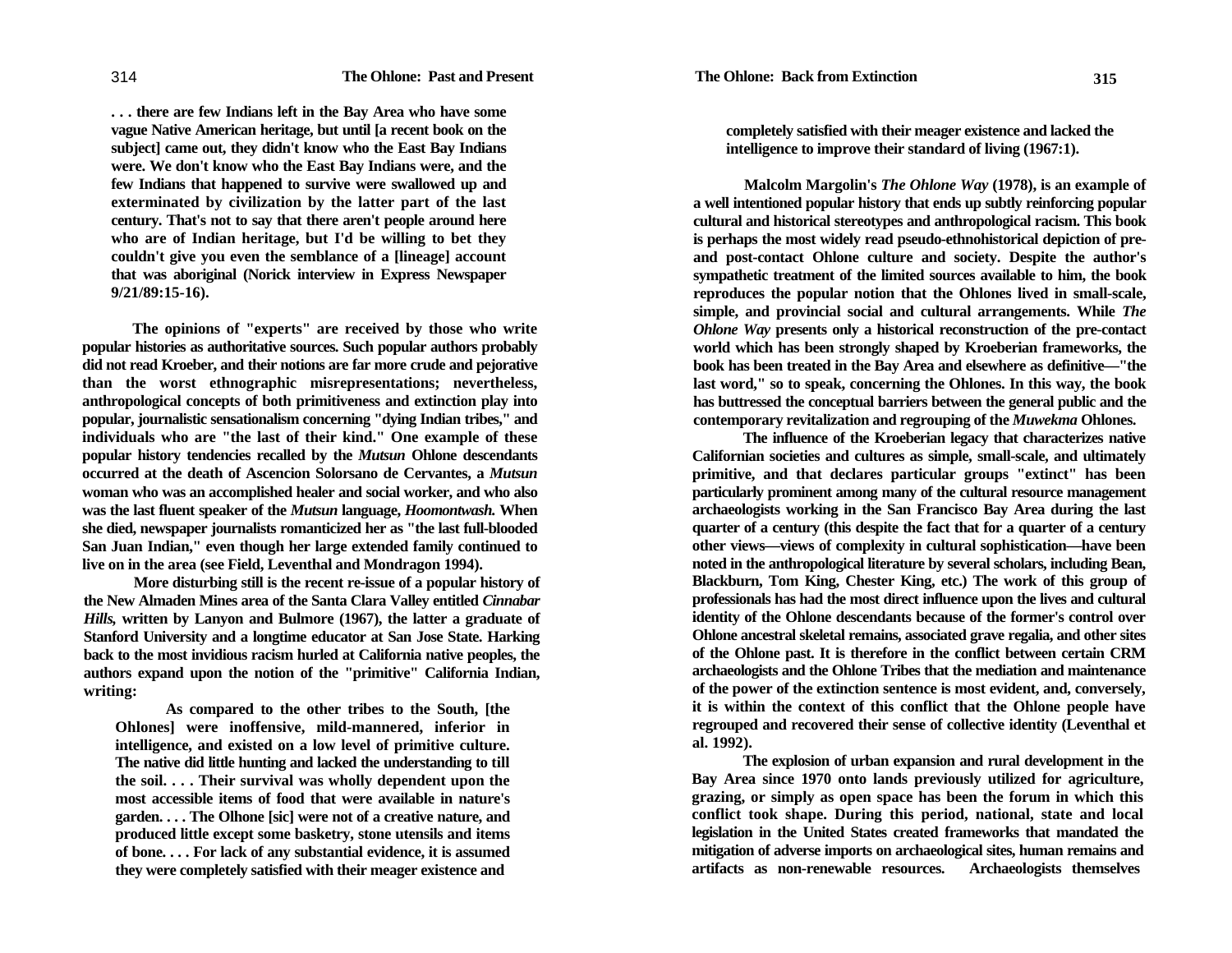recognized that controls were necessary, and supported the creation of a process for both completing archaeological/environmental-impact reports and for planning the mitigation of adverse impacts on discovered sites. This process, which also accommodated the participation of Native Americans in the monitoring of their ancestors, has directed substantial amounts of money toward contract archaeology firms in the Bay Area. Unfortunately, for many years, both in the Bay Area and elsewhere in the United States, the attempted legal protection of archaeological sites has seldom initiated anything more than token accommodation between the archaeologists excavating ancient Indian sites, and individual descendants of the indigenous peoples hand-picked to collaborate as passive monitors with many of the CRM firms. Such firms often evade, if not subvert, the hard work of responding to the concerns and sensitivities of formally organized Ohlone tribal governments through the manipulation of individual descendants. This process is further exacerbated by the Native American Heritage Commission, which, like the Bureau of Indian Affairs, has lumped all "Most Likely Descendants" in the Bay Area into the generalized tribal classification: Costanoan. When confronted by the need to arbitrate on the question of tribal boundaries all over the state, the Native American Heritage Commission selects individuals it thinks are "most likely descended" from prehistoric occupants of sites where human remains are discovered. This selection process often disregards the existence of formal tribal governments and areas that were aboriginal to their respective tribes. The end result of this process is further disenfranchisement and state sponsored factionalism.

This has been the case even in states where modern Indian tribes are federally recognized and live on reservations. For the Ohlone descendants, the absence of federal acknowledgment has been exacerbated by CRM archaeologists' citation of Kroeber's sentence of extinction as a statement of fact. Most of the interpretive studies that CRM archaeologists publish about their excavations include a small section called "ethnohistory," in which the authors typically discount the existence and/or legitimacy of the Ohlone descendants. For example, in an evaluative report that Garaventa et al. (1991) wrote for Basin Research about their excavations at the Guadalupe River in San Jose, the authors wrote:

The Costanoan aboriginal lifeway apparently disappeared by 1810 . . . Thus multi-ethnic communities grew up in and around Costanoan territory, and it was these people who provided ethnological data in the period from 1878 to 1933 (Garaventa et al. 1991:9).

The last sentence discounts both the contemporary descendants and the rich sources of data gathered by J.P. Harrington and others early in this century because they are concerned with "multi-ethnic communities," and not with "real" Ohlones. Similar kinds of pseudoscience, often quoting Kroeber as well, can be found in studies published by Munoz (1983); Pastron and Walsh (1988); Cartier (1990); and Basin Research (1984, 1985, 1990) among others. Admirable mission era ethnohistorical studies can be found in Winter (1978a, 1978b); C. King (1974, 1977, 1978a, 1978b); and Milliken (1978, 1981, 1988, 1993). While the former group of studies erases the relationship between the contemporary tribes and their ancestors, and thus reproduces the extinction sentence over and over, we note that these same contract archaeologists, many of whom are paid with public funds, have produced very little published work that sheds light on the complexity of precontact Ohlone society and culture.

The implications of this kind of CRM interpretive work for the Ohlone tribes have therefore been threefold. First, if no culturally significant tribal people of the pre-contact Bay Area natives survive, then the ethnographer's tools—oral history, intensive interviewing, participant observation—are no longer relevant and no anthropological research need



**Figure 11.2.** *Muwekma* **Chairwoman Rosemary Cambra. her mother Dolores Sanchez and her uncle Robert Sanchez,** *Muwekma* **elders**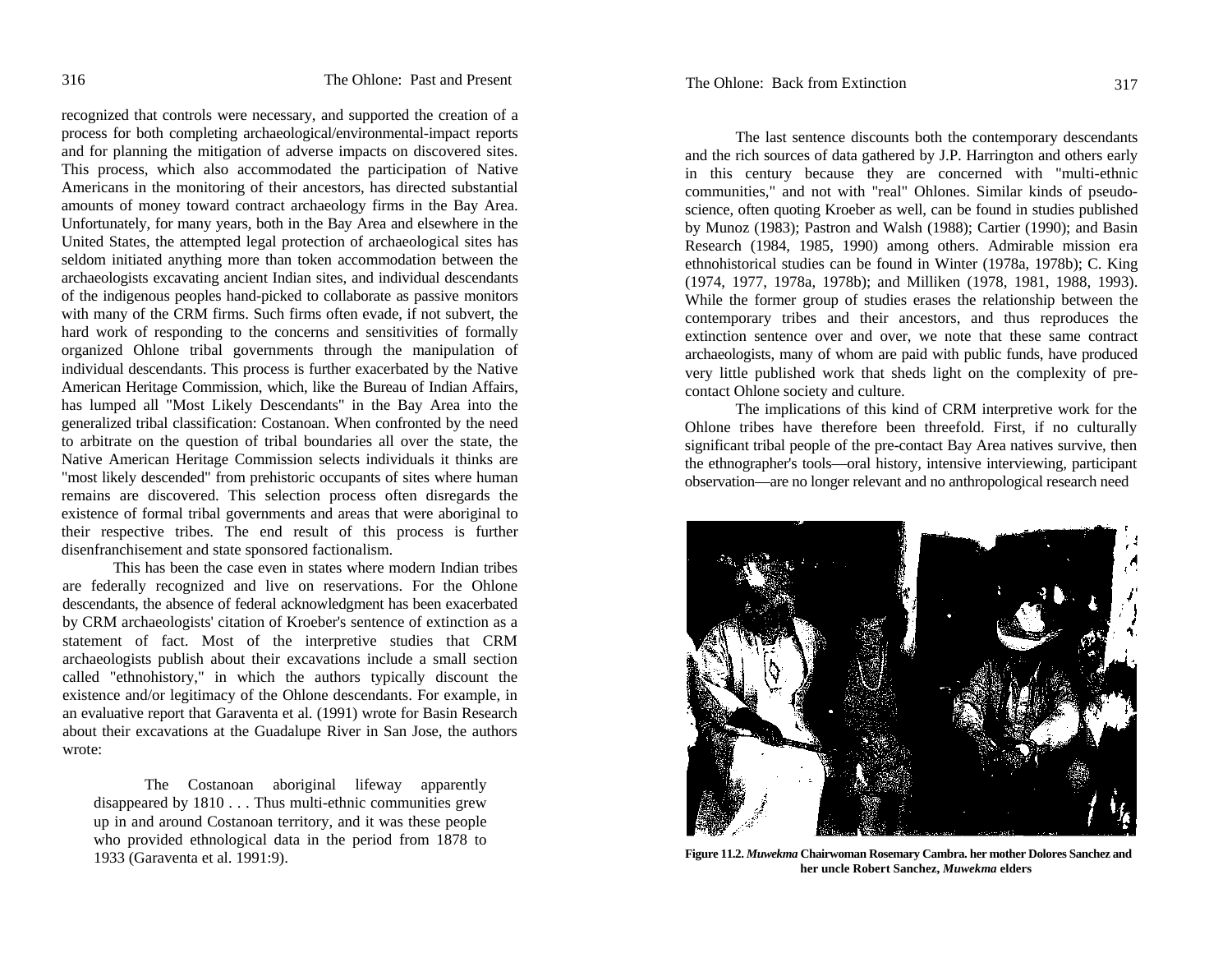be done. Second, archaeological excavation of pre- and post-contact native civilization in the Bay Area can proceed without regard for the cultural sensitivities and research priorities of Ohlone descendants since, again, none exist. Last, the authority of Kroeberian and pseudo-Kroeberian pronouncements of extinction suggests that isolated individuals may possess enough Ohlone ancestry to act as consultants for CRM firms, but firmly discounts revitalized tribal governments among the Ohlone people (Leventhal et al. 1992). Since, as Kroeber's statement in 1955 (about clarifying what anthropologists mean when they say something is extinct) attests, modern descendants do not possess the knowledge about language and other cultural traits that pedigrees them as "proper" Indians in the eyes of some anthropological authorities. A number of academic based anthropologists, CRM archaeologists, university museum curators, and historians have, until very recently, alleged that contemporary tribal organizations have little or no legitimacy, especially as it relates to each tribe's ancestral and present-day heritage (e.g., PL 101-601, Native American Graves Protection and Repatriation Act).

Elsewhere, we have detailed the precise sequence of events, starting in the mid-1970s, during which Ohlones throughout the Bay Area responded to the specific kind of disempowerment posed by some CRM archaeologists (see Field, Leventhal, Sanchez and Cambra 1992a). At first, acting as individuals and often in a spontaneous manner, the *Muwekma* Ohlone families began taking direct action to protect ancestral sites which feature elaborate mortuary complexes replete with aesthetically sophisticated material culture. In the case of the East and South Bay *Muwekma* Ohlone Tribe in particular, the ever-increasing threat to their ancestral dead created the impetus that obliged them to reach beyond their family-based survival strategies, and motivated them to initiate new inter-family community organizations. The *Muwebna*  Tribe established its own archaeological consulting firm, Ohlone Families Consulting Services (OFCS), in order to transform the archaeological management of their ancestral sites by taking control of its past. Recognized by the Department of the Interior under the Buy Indian Act as a Native American owned firm, OFCS has carried out excavations and written interpretive reports of a professional caliber in collaborative relationships with federal, state, county and city agencies. By taking control of their history, they have established control over their tribal identity and their collective future.

Nevertheless, much of the archaeological community in the Bay Area has been slow to break with the anthropological ideas of Kroeber and Heizer. Ohlone demands for both repatriation of already excavated remains and control over new excavations have led many local CRM

archaeologists to align with political action groups organized by anthropologists and other "concerned" scientists who are attempting to blockade repatriation. One such group, called ACPAC (American Committee for Preservation of Archaeological Collections) is presently supported by Constance Cameron (Museum of Anthropology, California State University) and Clement W. Meighan (Emeritus Professor of Anthropology, UCLA) and a number of others. This group publishes a politically charged informational newsletter that has made the Ohlones something of a *bete noire.* In 1993, E.J. Neiburger's article "Profiting From Reburial" declaimed:

Public money for reburials is the latest growth industry for numerous activists: \$135,000 of taxpayers' money was used to pay off land-owners, lawyers, archaeologists and activists in an effort to bury 146 poorly understood skeletons in Saline, Kansas. Religious and historic traditions, accurate identifications and the desires of the next-of-kin have little influence on many activists who demand reburial of all remains under a variety of self-styled "traditional" religions. Thus, Stanford University has released 550 Ohlone skeletons to individuals who had identified with this tribe (the last recognized member of which died in the early 1800s) (Originally published in Nature 1990, 344:297; republished in ACPAC Newsletter, March 1993:3).

OFCS has thus gone to battle with a professional community among which many resist rethinking the legacy of Kroeber's extinction sentence and insist upon retaining exclusive control over archaeology in the Bay Area.

#### CONCLUSION

By working collectively to obtain control of archaeological excavation of ancestral sites, which embodies their claim to their own past, the East and South Bay *Muwekma* Ohlone Tribe rejected extinction. The professional collaborative relationships they established in their archaeological work have built a foundation for public acceptance of both their continued existence and their important role in the contemporary Bay Area.

The establishment of OFCS aided in the process of selfempowerment and formal regrouping of the East and South Bay Ohlone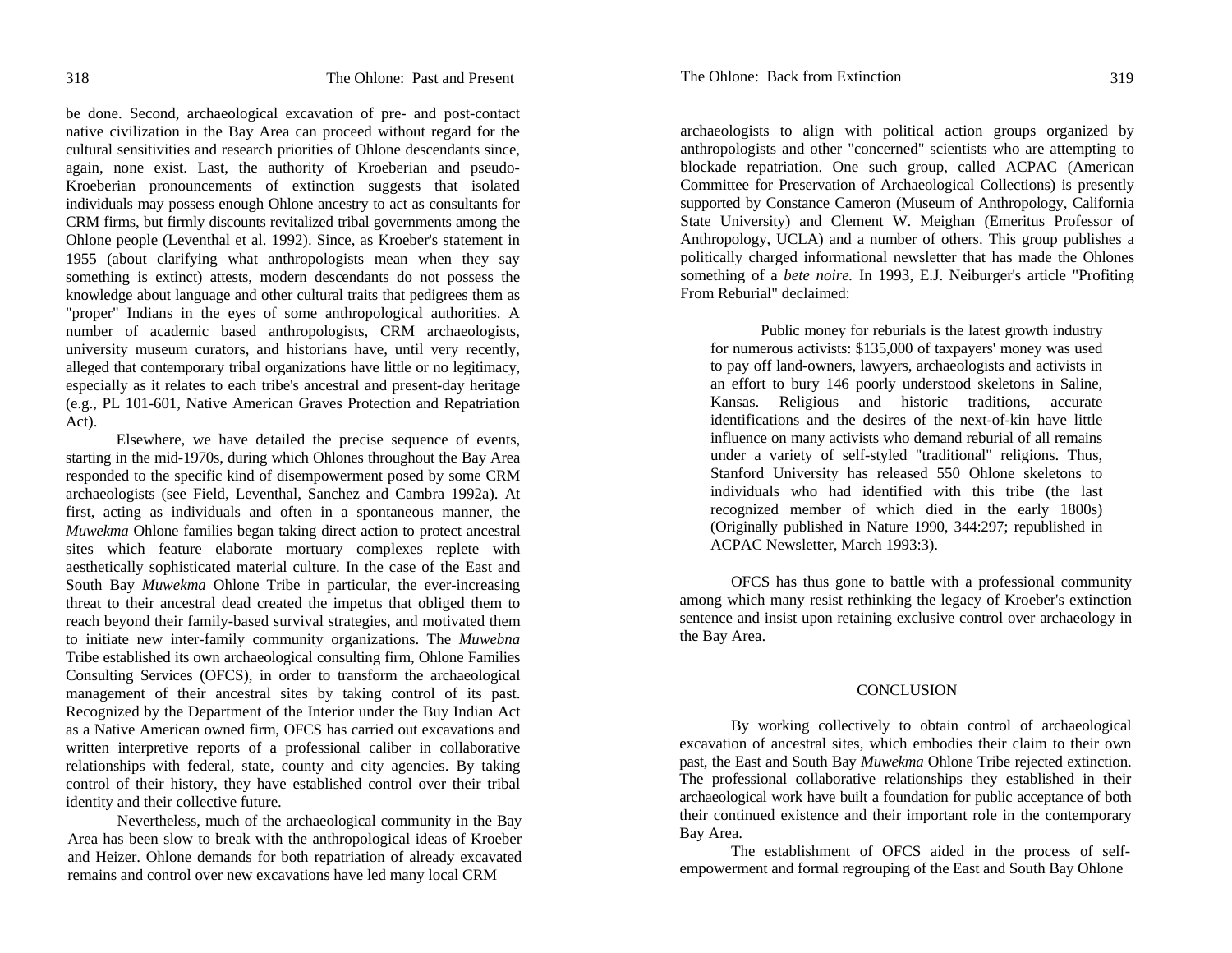families as the *Muwekma* Ohlone Tribe. Through their excavation work and the writing of interpretive reports that, like this chapter, challenge the conceptual framework that has supported the erasure of Ohlone identity, the *Muwekma* have documented their historical and cultural continuity. This documentation is also the precondition for federal acknowledgment of their tribal status, for which they filed in 1989. Federal acknowledgment, a crucial emblem of political empowerment for Native Americans, will enable the *Muwekma* Ohlone to re-establish their land base, initiate economic development, and create the basis for a new and revitalized Native American community.

The leadership of both the *Amah-Mutsun* Band and the Esselen Nation has worked closely with the *Muwekma* to coordinate the tasks of historical revision and reconstruction that lays the basis for empowering all these descendants of "extinct" peoples. This process thus entails a reversal of each step of the historical disenfranchisement of the native peoples of the Bay Area. Coming "back from extinction" has put these peoples on the road toward a new cultural, political and economic revitalization.

#### **REFERENCES CITED**

#### Bancroft, Hubert H.

1874 The Native Races of the Pacific States of North America, Vol. 1, Wild Tribes. New York: D. Appleton and Company.

Basin Research Associates

- 1984 Excavations at Ca-SCl-6EAST and Ca-SCl-268, A Limited Data Recovery Operation, Santa Clara County, California. Report on file at the Northwest Information Center, Sonoma State University.
- 1985 Cultural Resources Monitoring Report of Orchard Properties, Inc. Projects 515 and 1001, including Sites Ca-SCl-418, -553, -559 and -569H, San Jose, California. On File at the Northwest Information Center, Sonoma State University.
- 1990 Analysis of Native American Skeletal Remains Recovered During Emergency Disinternment at Ca-Ala-514/H, The Hidden Valley Ranch Site, City of Fremont, Alameda County, California. On File at the Northwest Information Center, Sonoma State University.

#### Bean, Lowell J.

- 1976 Social Organization in Native California. *In* Native Californians: A Theoretical Retrospective. Pp. 99-123. Lowell J. Bean and Thomas C. Blackburn, eds. Menlo Park: Ballena Press.
- 1978 Social Organization. *In* Handbook of North American Indians, Vol. 8 (California). Pp. 673-682. Robert F. Heizer, ed., William C. Sturtevant, gen. ed. Washington, DC: Smithsonian Institution.
- 1992 Indians of California: Diverse and Complex Peoples. *In* California History: Indians of California. Vol. LXXI (3) Fall. California Historical Society, San Francisco.

320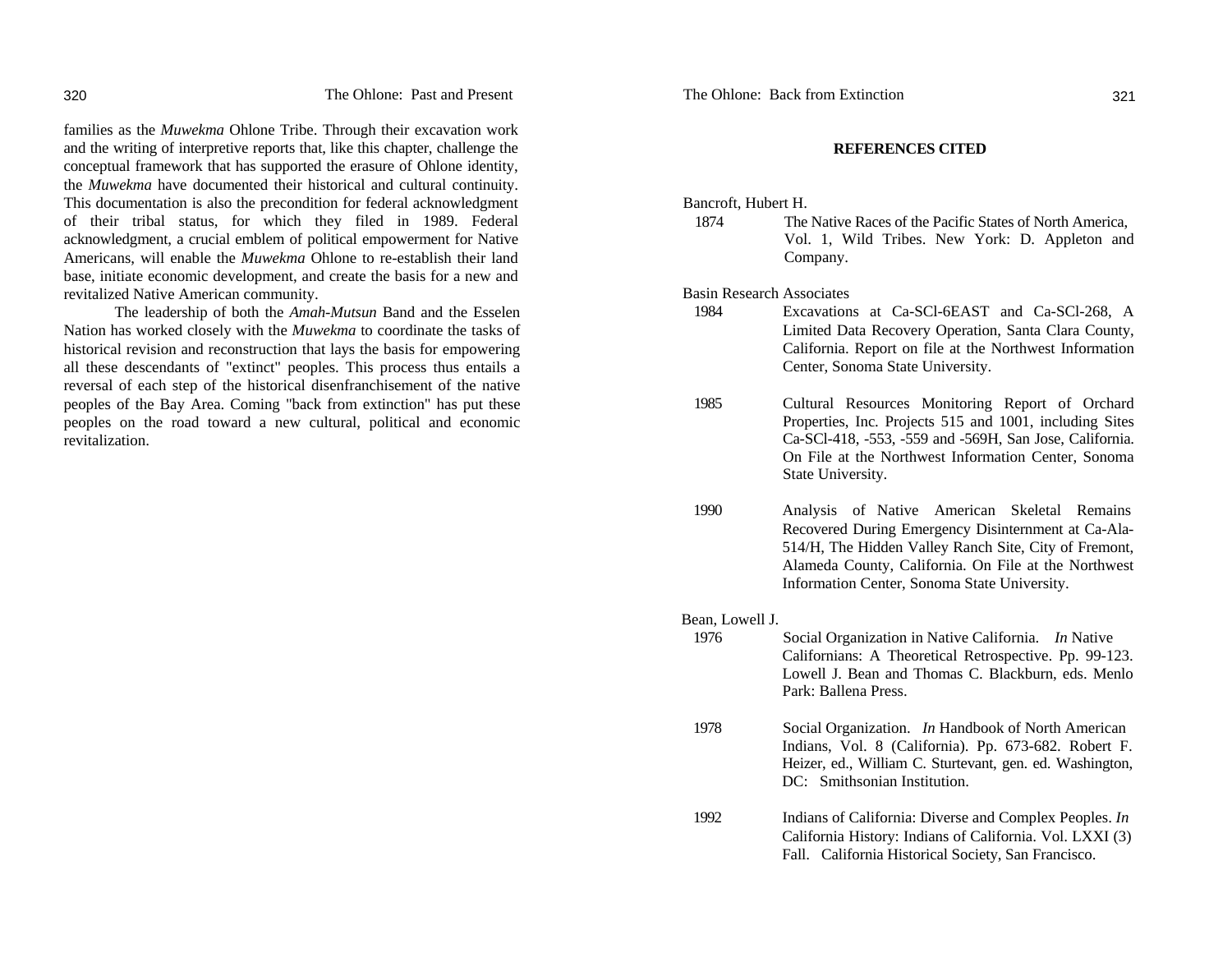Bean, Lowell J. and Thomas King, eds.

1974 ?Antap: California Indian Political and Economic Organization. Ballena Press Anthropological Papers 2, Lowell J. Bean, ed. Ramona: Ballena Press.

#### Bean, Lowell J. and Harry Lawton

1976 Some Explanations for the Rise of Cultural Complexity in Native California with Comments on Proto-Agriculture and Agriculture. *In* Native Califomians: A Theoretical Retrospective. Pp. 19-48. Lowell J. Bean and Thomas C. Blackburn, eds. Menlo Park: Ballena Press.

Bean, Lowell J. and Thomas Blackburn, eds.

1976 Native Califomians: A Theoretical Retrospective. Menlo Park: Ballena Press.

Bean, Walter and James Rawls

1988 California: An Interpretive History. McGraw-Hill Book Company.

#### Beeler, Madison S.

1961 Northern Costanoan. International Journal of American Linguistics 27:191-197.

#### Blackburn, Thomas C.

1976 Ceremonial Integration and Social Interaction 'in Aboriginal California. *In* Native Califomians: A Theoretical Retrospective. Pp. 225-243. Lowell J. Bean and Thomas C. Blackburn, eds. Menlo Park: Ballena Press.

Blackburn, Thomas and Kat Anderson, eds.

1993 Before the Wildnemess: Environmental Management by Native Califomians. Ballena Press Anthropological Papers No. 40, Thomas C. Blackburn, ed. Menlo Park: Ballena Press.

Brady, Victoria, Sarah Crome and Lyn Reese

1984 Resist! Survival Tactics of Indian Women. *In* California History Volume LXIII (2) Spring. California Historical Society, San Francisco.

#### Brown, Alan K.

1975 Pomponio's World. The San Francisco Westerners Argonaut Number 6.

#### Buckley, Thomas

1989 Suffering in the Cultural Construction of Others: Robert Spott and A.L. Kroeber. *In* The American Indian Quarterly, Journal of American Indian Studies. Special Issue: The California Indians, Volume XIII (4) Fall.

#### Cartier, Robert R., ed.

1990 Archaeological Excavations at Ca-SCl-6W, the Lick Mill Boulevard Site. 3 Volumes. Report on File at City of Santa Clara.

#### Castillo, Edward D.

- 1978 The Impact of Euro-American Exploration and Settlement. *In* Handbook of North American Indians, Vol. 8 (California). Pp. 99-127. Robert F. Heizer, ed., William C. Sturtevant, gen. ed. Washington, D.C.: Smithsonian Institution.
- 1989 An Indian Account of the Decline and Collapse of Mexico's Hegemony Over the Missionized Indians of California. *In* The American Indian Quarterly, Journal of American Indian Studies. Special Issue: The California Indians, Volume XIII (4) Fall.

#### Chagnon, Napoleon

1970 Ecological'and Adaptive Aspects of California Shell Money. University of California, Los Angeles, Archaeological Survey Annual Report, 1969-1970:1-25. Los Angeles.

#### Chartkoff, Joseph L. and Kerry K. Chartkoff

1984 The Archaeology of California. Stanford: Stanford University Press.

#### Cook, Sherburne F.

1976a The Conflict Between the California Indian and White Civilization. Berkeley: University of California Press.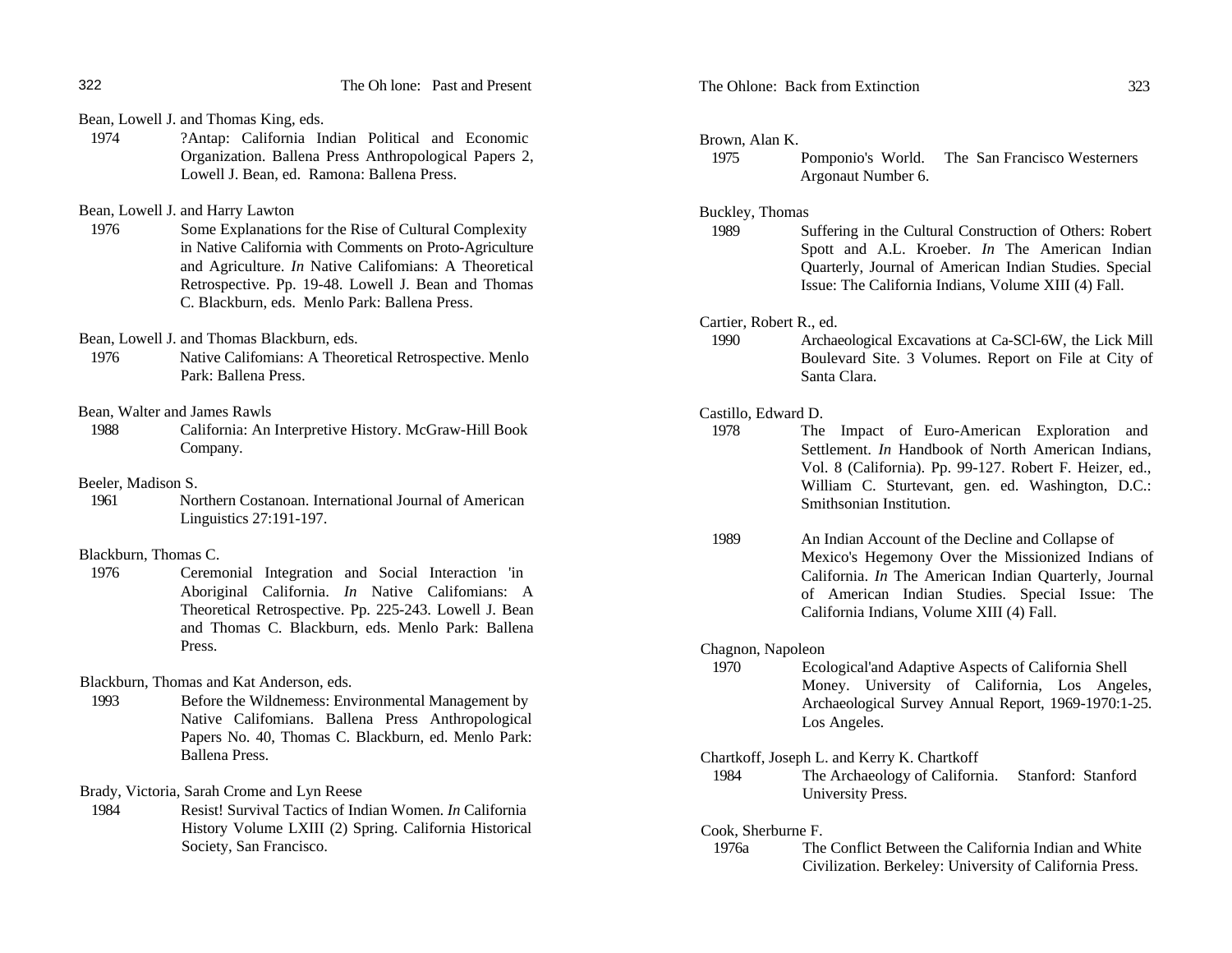| 324                       | The Ohlone: Past and Present                                                                                                                                                                               |                      | <b>The Ohlone: Back from Extinction</b><br>325                                                                                                                                                                                |
|---------------------------|------------------------------------------------------------------------------------------------------------------------------------------------------------------------------------------------------------|----------------------|-------------------------------------------------------------------------------------------------------------------------------------------------------------------------------------------------------------------------------|
| 1976b                     | The Population of the California Indians, 1769-1970.<br><b>Berkeley: University of California Press.</b>                                                                                                   |                      | Affairs Classified Files. Washington, D.C.: National<br>Archives.                                                                                                                                                             |
| 1978                      | Historical Demography.<br>In Handbook of North<br>American Indians, Volume 8 (California). Pp. 91-98.<br>Robert Heizer, ed., William C. Sturtevant, gen. ed.<br>Washington, D.C.: Smithsonian Institution. | DuBois, Cora<br>1939 | The 1870 Ghost Dance. University of California<br>Anthropological Records 3(1): 1-157. Berkeley.                                                                                                                              |
|                           |                                                                                                                                                                                                            | Fages, Pedro         |                                                                                                                                                                                                                               |
| Crapo, Richley H.<br>1987 | <b>Cultural Anthropology: Understanding Ourselves and</b><br>Others. Connecticut: Dushkin Publishing.                                                                                                      | 1937                 | A' Historical, Political, and Natural Description of<br>California by Pedro Fages, Soldier of Spain (1775),<br>Herbert I. Priestly, trans. Berkeley: University of<br>California Press. (Reprinted by Ballena Press, Ramona,  |
| Cronon, William           |                                                                                                                                                                                                            |                      | California, 1972).                                                                                                                                                                                                            |
| 1983                      | Changes in the Land: Indians, Colonists, and the Ecology<br>of New England. New York: Hill and Wang.                                                                                                       | 1992a                | Field, Les, Alan Leventhal, Dolores Sanchez, and Rosemary Cambra<br>A Contemporary Ohlone Tribal Revitalization Movement:                                                                                                     |
| Cutter, Donald C.         |                                                                                                                                                                                                            |                      | A Perspective from the Muwekma Costanoan/Ohlone                                                                                                                                                                               |
| <b>1990</b>               | California in 1792: A Spanish Naval Visit. Norman:<br><b>University of Oklahoma Press.</b>                                                                                                                 |                      | Indians of the San Francisco Bay Area. In California<br>History: Indians of California Vol. LXXI (3) Fall.<br>California Historical Society, San Francisco.                                                                   |
| Davis, James T.           |                                                                                                                                                                                                            |                      |                                                                                                                                                                                                                               |
| 1961                      | Trade Routes and Economic Exchange Among the<br>Indians of California. University of California<br>Archaeological Survey Reports 54:1-71. Berkeley.                                                        | 1992b                | A Contemporary Ohlone Tribal Revitalization Movement:<br>A Perspective from the Muwekma Costanoan/Ohlone<br>Indians of the San Francisco Bay. San Jose: Muwekma<br><b>Ohlone Indian Tribal Press.</b>                         |
|                           | Dixon, Roland B., and Alfred L. Kroeber                                                                                                                                                                    |                      |                                                                                                                                                                                                                               |
| 1913                      | New Linguistic Families in California.<br>American<br>Anthropologist 15(4):647-655.                                                                                                                        | 1994                 | Field, Les, Alan Leventhal and Joseph Mondragon<br>Bridges Between Two Worlds: The Life and World of<br>Ascencion Solorsano de Cervantes a Amah-Mutsun                                                                        |
| 1919                      | Linguistic Families of California.<br>University of<br>California Publications in American Archaeology and<br>Ethnology 16(3):47-118. Berkeley.                                                            |                      | Doctor. Manuscript by Loyola Fontaine. Amah-Mutsun<br><b>Tribal Press.</b>                                                                                                                                                    |
|                           |                                                                                                                                                                                                            | Fowler, Melvin L.    |                                                                                                                                                                                                                               |
| Dobyns, Henry F.<br>1966  | Estimating Aboriginal American Population: An<br>Appraisal of Techniques with a New Hampshire<br>Estimate. Current Anthropology Volume 7:395-416,<br>440-444.                                              | 1971                 | The Origin of Plant Cultivation in the Central Mississippi<br>Valley: A Hypothesis. In Prehistoric Agriculture. Stuart<br>Struever, ed. American Museum Source Books in<br>Anthropology. New York: The Natural History Press. |
|                           |                                                                                                                                                                                                            | <b>Fried, Morton</b> |                                                                                                                                                                                                                               |
| Dorrington, L. A.         |                                                                                                                                                                                                            | 1967                 | The Evolution of Political Society. New York: Random                                                                                                                                                                          |

**1927 Letter written to the Commissioner of Indian Affairs, June 23. Roseburg File, the 1907-1939 Bureau of Indian**

#### **DuBois, Cora**

#### **Fages, Pedro**

- **1937 A' Historical, Political, and Natural Description of California by Pedro Fages, Soldier of Spain (1775), Herbert I. Priestly, trans. Berkeley: University of California Press. (Reprinted by Ballena Press, Ramona, California, 1972).**
- **Field, Les, Alan Leventhal, Dolores Sanchez, and Rosemary Cambra 1992a A Contemporary Ohlone Tribal Revitalization Movement: A Perspective from the Muwekma Costanoan/Ohlone Indians of the San Francisco Bay Area.** *In* **California History: Indians of California Vol. LXXI (3) Fall. California Historical Society, San Francisco.**
- **1992b A Contemporary Ohlone Tribal Revitalization Movement: A Perspective from the Muwekma Costanoan/Ohlone Indians of the San Francisco Bay. San Jose: Muwekma Ohlone Indian Tribal Press.**

#### **Field, Les, Alan Leventhal and Joseph Mondragon**

#### **Fowler, Melvin L.**

#### **Fried, Morton**

**1967 The Evolution of Political Society. New York: Random House.**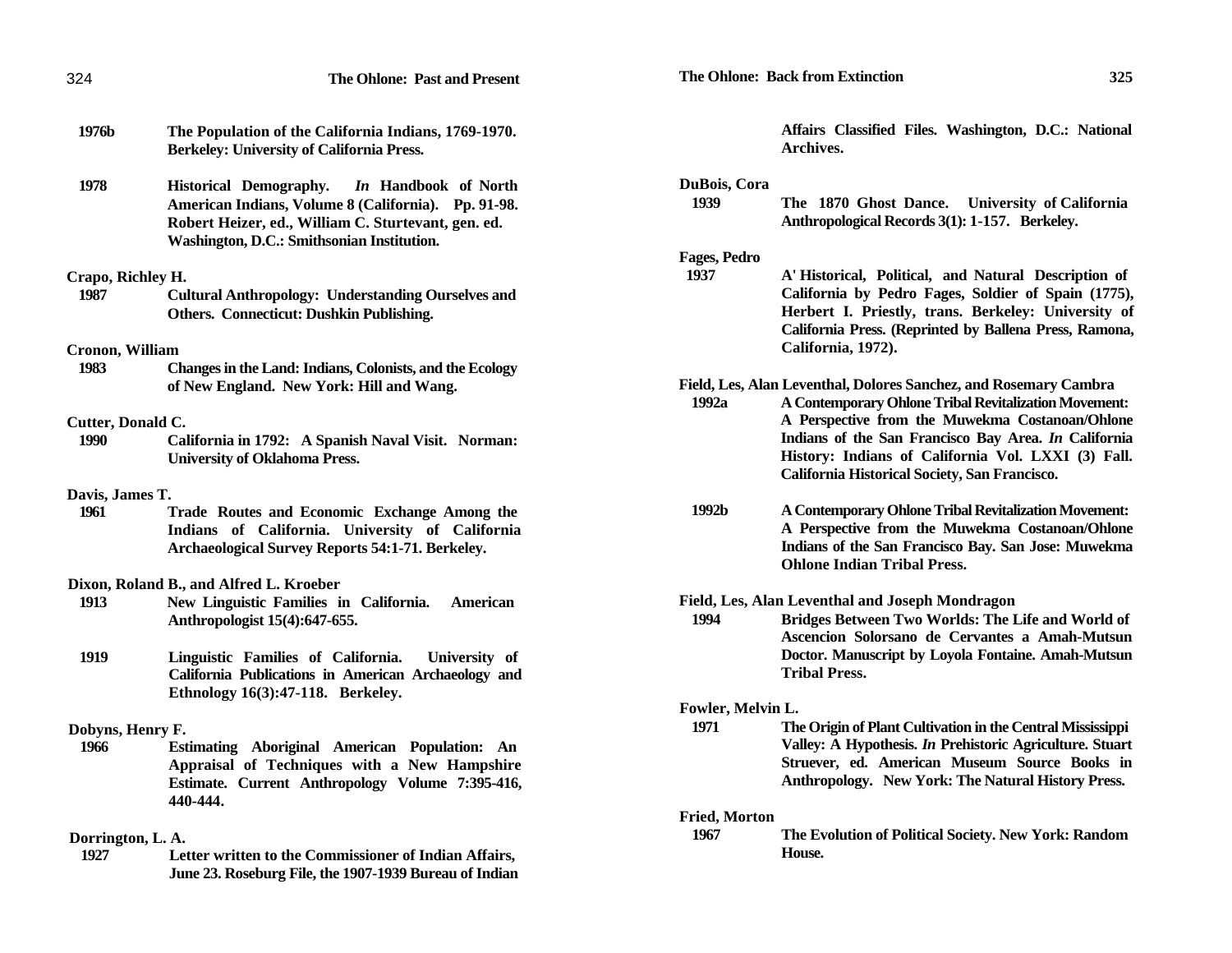**Garaventa, Donna M, Robert M. Harmon, Sondra A. Jarvis, Michael R. Fong**

**1991 Cultural Resources Survey and National Register Evaluation for Guadalupe River Project, City of San Jose, Santa Clara County, California. On File at the Army Corps of Engineers, Sacramento District, Sacramento, California.**

#### **Gifford, Edward W.**

- **1914 Handwritten Linguistic Notes on San Lorenzo Costanoan (6 pages). Ethnographic Document 194 on file at the University of California Archives, Bancroft Library, Berkeley.**
- **1926 Miwok Cults. University of California Publications in American Archaeology and Ethnology 18(3):391-408. Berkeley.**
- **1927 Southern Maidu Religious Ceremonies. American Anthropologist 29(3):214-257.**

#### **Goldschmidt, Walter**

**1951 Nomlaki Ethnography. University of California Publications in American Archaeology and Ethnology 42(4):303-443. Berkeley.**

#### **Gordon, Robert**

**1992 The Bushmen Myth: The Making of a Namibian Underclass. Boulder, Colorado: Westview Press.**

### **Harrington, John P. 1921-1939 Costanoan Field Notes:**

**Chochenyo Linguistics. On microfilm at San Jose State** 

### **University Library. New York: Kraus International Publications.**

#### **Hauke, C. F.**

**1916 Letter to J. Terrell, Special Commissioner, Bureau of Indian Affairs, August 19. Roseburg File, the 1907-1939 Bureau of Indian Affairs Classified Files. Washington, D.C.: National Archives.**

**Heizer, Robert F.** 

- **1974a The Destruction of California Indians: A Collection of Documents from the Period 1847 to 1865 in Which are Described Some of the Things that Happened to Some of the Indians of California. Santa Barbara, California: Peregrine Smith.**
- **1974b The Costanoan Indians. Local History Studies Volume 18. California History Center, DeAnza College, Cupertino, California.**
- **1978a Handbook of North American Indians, Vol. 8 (California). Robert F. Heizer, volume editor, William C. Sturtevant, gen. ed. Washington, D.C.: Smithsonian Institution.**
- **1978b Trade and Trails.** *In* **Handbook of North American Indians, Vol. 8 (California). Pp. 690-693. Robert Heizer, ed., William C. Sturtevant, gen. ed. Washington, D. C: Smithsonian Institution.**
- **1978c Treaties.** *In* **Handbook of North American Indians, Vol. 8 (California). Pp. 701-704. Robert Heizer, ed., William C. Sturtevant, gen. ed. Washington, D. C: Smithsonian Institution.**
- **1979 Federal Concern about Conditions of California Indians, 1853-1913: Eight Documents. Ballena Press Publications in Archaeology, Ethnology and History Number 13. Menlo Park, CA: Ballena Press.**

#### **Hester, Thomas Roy**

**1978 Esselen.** *In* **Handbook of North American Indians, Volume 8 (California). Pp. 496-499. Robert Heizer, ed., William C. Sturtevant, gen. ed. Washington, D.C.: Smithsonian Institution.**

#### **Hittell, John S.**

**1879 The Resources of California Comprising the Society, Climate, Salubrity, Scenery, Commerce and Industry of the State. San Francisco: A. L. Bancroft and Company. 7th Edition.**

**326**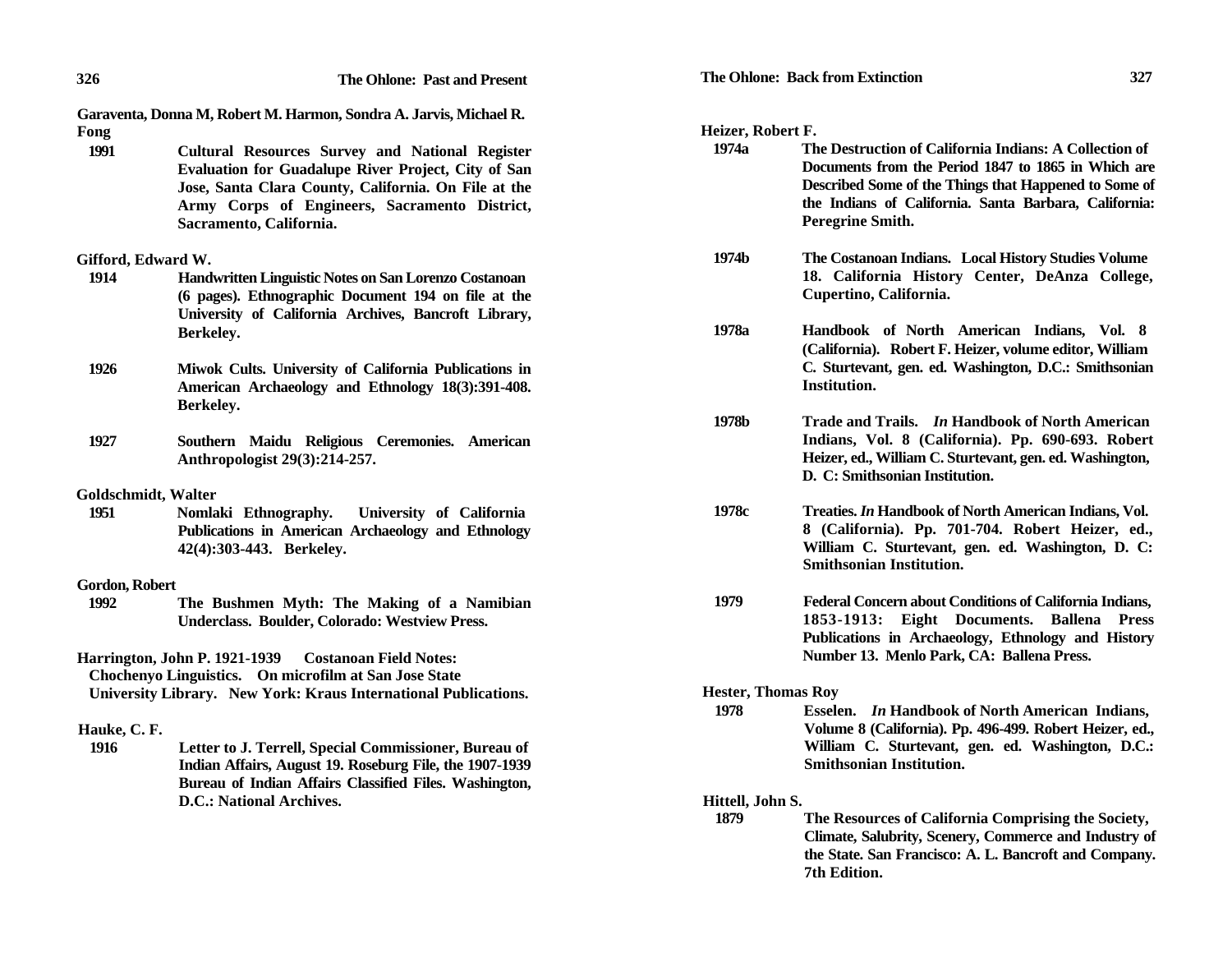|  | Hoi term an, Jack |
|--|-------------------|
|  |                   |

**1970 The Revolt of Estanislao. The Indian Historian 3(1):43- 54.**

#### **Hoopes, Chad L.**

**Domesticate 1975Publications.or Exterminate. Redwood Coast**

#### **Hunter, David E. K.**

**1985 Subsistence Strategies and the Organization of Social Life.** *In* **Anthropology: Contemporary Perspectives. David E. K. Hunter and Phillip Whitten, eds. 4th Edition. Boston: Little, Brown and Company.**

#### **Hurtado, Albert L.**

**1988 Indian Survival on the California Frontier. New Haven, Connecticut: Yale University Press.**

#### **Jackson, Robert H.**

**1992 Patterns of Demographic Change in the Alta California Missions: The Case of Santa Ines.** *In* **California History: Indians of California Volume LXXI (3) Fall. California Historical Society, San Francisco.**

#### **Kehoe, Alice B.**

**1992 North American Indians: A Comprehensive Account. 2nd Edition. Prentice Hall.**

#### **Kelly, Isabel T.**

- **Ethnographic Field Notes on the Coast Miwok Indians. Manuscript on file at the Bancroft Library. University of California, Berkeley. 1932**
- **1978 Coast Miwok.** *In* **Handbook of North American Indians, Vol. 8 (California). Pp. 414-425. Robert Heizer, ed., William C. Sturtevant, gen. ed. Washington, D. C: Smithsonian Institution.**
- **1991 Interviews with Tom Smith and Maria Copa: Isabel Kelly's Ethnographic Notes on the Coast Miwok Indians of Marin and Southern Sonoma Counties, California. M. E. Trumbull Collier and S. B. Thalman, eds. San Rafael, California: Miwok Archaeological Preserve of Marin.**

#### **The Ohlone: Past and Present The Ohlone: Back from Extinction 329**

#### **Kelsey, C. E.**

**1913 Map and accompanying letter to Commissioner of Indian Affairs, October 4. Roseburg File, the 1907-1939 Bureau of Indian Affairs Classified Files. Washington, D.C.: National Archives.**

#### **King, Chester D.**

- **1974 Northern Santa Clara Ethnography.** *In* **Environmental Impact Report, San Felipe Water Distribution System, Archaeological Resources by T. King and G. Berg. Appendix I. Report prepared for Santa Clara Valley Water District.**
- **1977 Matalan Ethnohistory.** *In* **Final Report of Archaeological Test Excavations for Construction of Freeway 04-SCI-101 Post Miles 17.2/29.4 by S. A. Dietz. Chapter IV. Report prepared by Archaeological Consulting and Research Services for Cal-Trans, District 04, San Francisco.**
- **1978a The Historic Indian Settlements of San Jose.** *In***Archaeological Investigations at Ca-SCL-128: The Holiday Inn Site. J. C. Winter, ed. Chapter XI. Report prepared for the Redevelopment Agency, City of San Jose.**
- **1978b Almaden Valley Ethnogeography.** *In* **The Archaeological Mitigation of 4-SCI-132 Alamitos Creek, San Jose, Ca. Robert Cartier, ed. Report on file, City of San Jose.**

#### **King, Thomas F.**

- **1970 The Dead at Tiburon. Northwest California Archaeological Society, Occasional Papers 2.**
- **1974 The Evolution of Status Ascription Around San Francisco Bay.** *In* **?Antap: California Indian Political and Economic Organization. Lowell J. Bean and Thomas F. King, eds. Pp. 35-54. Ballena Press Anthropological Papers 2, Lowell J. Bean, ed. Ramona: Ballena Press.**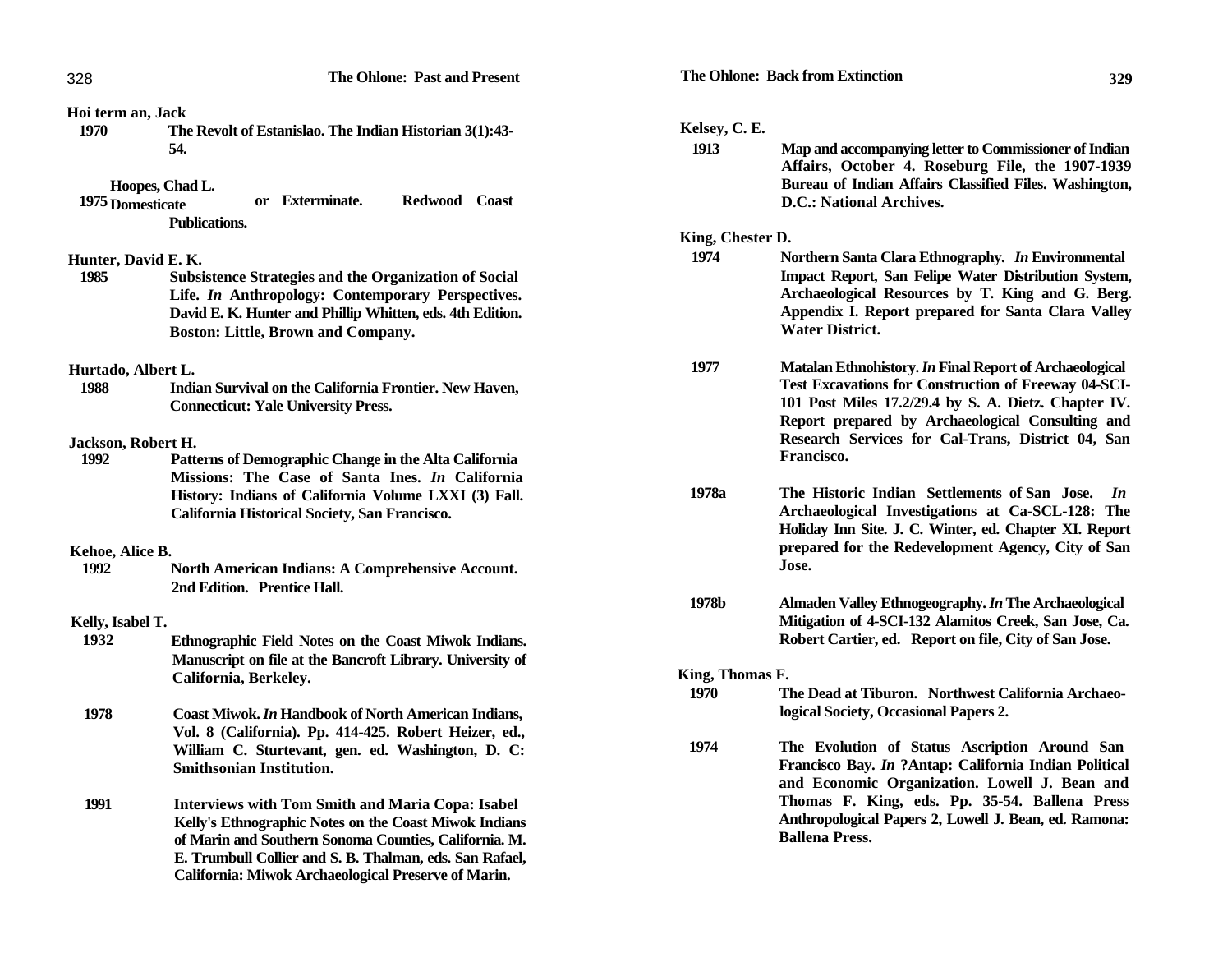330

#### **Kroeber, Alfred L.**

- **1904 The Languages of the Coast of California South of San Francisco. University of California Publications in American Archaeology and Ethnology 2(2):29-80. Berkeley.**
- **1910 The Chumash and Costanoan Languages. University of California Publications in American Archaeology and Ethnology 9:237-271. Berkeley.**
- **1925 Handbook of the Indians of California. Bureau of American Ethnology Bulletin 78. Washington, D. C.**
- **1948 Anthropology: Race, Language, Culture, Psychology, Prehistory. 2nd Edition. New York: Harcourt, Brace and Company.**
- **1955 Nature of the Land-holding Group. Ethnohistory 2(4):303-314.**
- **1962 The Nature of the Land-holding Groups in Aboriginal California. Pp. 19-58 in Two Papers on the Aboriginal Ethnography of California. D. H. Hymes and R. F. Heizer, eds. University of California Archaeological Survey Reports 56. Berkeley.**

#### **Kroeber, Alfred L. and Robert F. Heizer**

- **1970 Continuity of Indian Population in California from 1770/1848 to 1955. University of California Archaeological Research Facility Contribution 9:1-22. Berkeley.**
- **Lantis, David W., Rodney Steiner, and Arthur E. Karinen**
- **1963 California: Land of Contrast. Belmont, CA: Wadsworth Publishing Company.**
- **Lanyon, Milton and Laurence Bulmore**
- **1967 Cinnabar Hills: The Quicksilver Days of New Almaden. Los Gatos, California: Village Printers.**
- **Latham, R. G.** 
	- **1856 On the Languages of Northern, Western and Central America. Trans, of the Philological Society, pp. 82-84.**

#### **Leventhal, Alan M.**

**1993 A Reinterpretation of Some Bay Area Shellmound Sites: A View From the Mortuary Complex From Ca-AIa-329, the Ryan Mound. Master's thesis, Department of Social Sciences, San Jose State University.**

**Leventhal, Alan, R. Cambra, A. Miranda, J. Mondragon, A. Slagle and I. Zweirlein**

**1992 Anthropology—A Continued Process of Colonialism or California Indians Are Still Only Objects of Study. Paper presented at the Ohlone Indian Symposium, Southwestern Anthropological Association 63rd Annual Meeting. Berkeley, California.**

#### **Levy, Richard**

**1978 Costanoan.** *In* **Handbook of North American Indians, Volume 8 (California). Pp. 485-495. Robert Heizer, ed., William C. Sturtevant, gen. ed. Washington, D.C.: Smithsonian Institution.**

#### **Lewis, Henry T.**

- **1973 Patterns of Indian Burning in California: Ecology and Ethnohistory. Ballena Press Anthropological Papers 1:1- 101. Lowell J. Bean ed. Ramona, California: Ballena Press. Reprinted 1993** *In* **Before the Wildnerness: Environmental Management by Native Californians. Pp. 55-116. Thomas C. Blackburn and Kat Anderson, eds. Ballena Press Anthropological Papers No. 40, Thomas C. Blackburn, ,ed. Menlo Park: Ballena Press.**
- **1993 In Retrospect.** *In* **Before the Wilderness: Environmental Management by Native Californians. Pp. 389-400. Thomas C. Blackburn and Kat Anderson, eds. Ballena Press Anthropological Papers No. 40, Thomas C. Blackburn, ed. Menlo Park: Ballena Press.**

#### **Luby, Edward**

**1991 Social Organization and Symbolism at the Patterson Mound Site: Ala-328, Alameda County, California. California Anthropologist 18(2).**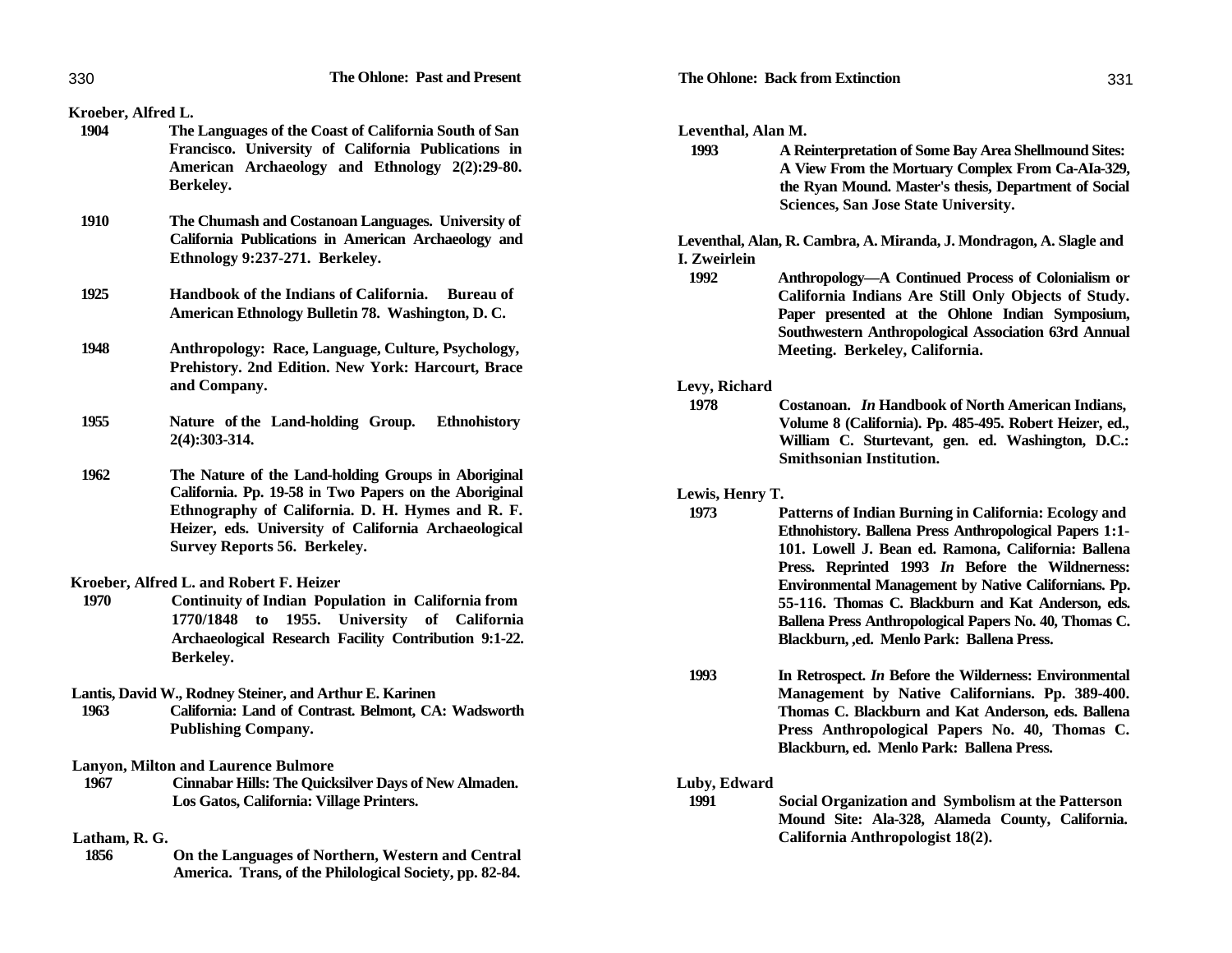332

#### **Margolin, Malcolm**

**1978 The Ohlone Way: Indian Life in the San Francisco-Monterey Bay Area. Berkeley: Heyday Books.**

#### **Mason, J. Alden**

**1916 The Mutsun Dialect of Costanoan Based on the Vocabulary of de la Cuesta. University of California Publications in American Archaeology and Ethnology ll(7):399-472. Berkeley.**

#### **Merriam, C. Hart**

**1967 Ethnographic Notes on California Indian Tribes, III: Central California Indian Tribes. Robert F. Heizer, ed. University of California Archaeological Survey Reports 68(3). Berkeley.**

#### **Milliken, Randall T.**

- **1978 Ethnohistory of the Lower Napa Valley.** *In* **Final Report of Archaeological Investigations at the River Glen Site (Ca-Nap-261). Prepared by Archaeological Consulting and Research Services, Mill Valley, California.**
- **1981 Ethnohistory of the Rumsen.** *In* **Report of Archaeological Excavations at Nineteen Archaeological Sites for the Stage 1 Pacific Grove-Monterey Consolidation Project of the Regional Sewerage System. Stephen Dietz and Thomas Jackson, eds.**
- **1982 An Ethnographic Study of the Clayton Area, Contra Costa County, California.** *In* **Part 2 of Cultural Resource Evaluation of Keller Ranch, Clayton, California. Miley Holman, Principal. Limited publication by Holman Associates, San Francisco.**
- **1983 The Spatial Organization of Human Population on Central California's San Francisco Peninsula at the Spanish Arrival. Master's thesis, Interdisciplinary Studies: Cultural Resource Management, Sonoma State University.**
- **1988 Ethnographic Context. Chapter 4 in Archaeological Investigations at Elkhorn Slough: Ca-Mnt-229, A Middle Period Site on the Central California Coast. Stephen**

**Dietz and William Hildebrandt, principals. Papers in Northern California Anthropology, Number 3.**

- **Ethnogeography and Ethnohistory of the Big Sur District, 1990 California State Park System During the 1770-1810 Time Period. Report submitted to Department of Parks and Recreation, Sacramento.**
- **An Ethnohistory of the Indian People of the San Francisco 1991 Bay Area from 1770 to 1810. Ph.D. dissertation, Department of Anthropology, University of California, Berkeley.**
- **Historic Overview of the San Felipe Sink Area (Part 1) and 1993 Native Peoples (Part 2). Chapters in Archaeological Test Excavataions at Fourteen Sites Along Highways 101 and 152, Santa Clara and San Benito Counties, California, Volume 2: History Ethnohistory, and Historic Archaeology. Far Western Anthropological Research Group, Report submitted to Caltrans District 4. Oakland.**

#### **Monroy, Douglas**

**1990 Thrown Among Strangers: The Making of Mexican Culture in Frontier California. University of California Press.**

#### **Moratto, Michael J.**

**California Archaeology. New York: Academic Press.**

#### **Munoz, Jeanne '**

**1984**

**1983 Ethnographic Background.** *In* **Archaeological Research of the Southern Santa Clara Valley Project: Located in the Route 101 Corridor, Santa Clara County, California. William R. Hildebrandt, Principal. Report Prepared for Caltrans.**

#### **Neiburger, E. J.**

**1990 Profiting From Reburial. Nature, 344:297. Republished** *in* **American Committee for Preservation of Archaeological Collections Newsletter, March 1993:3.**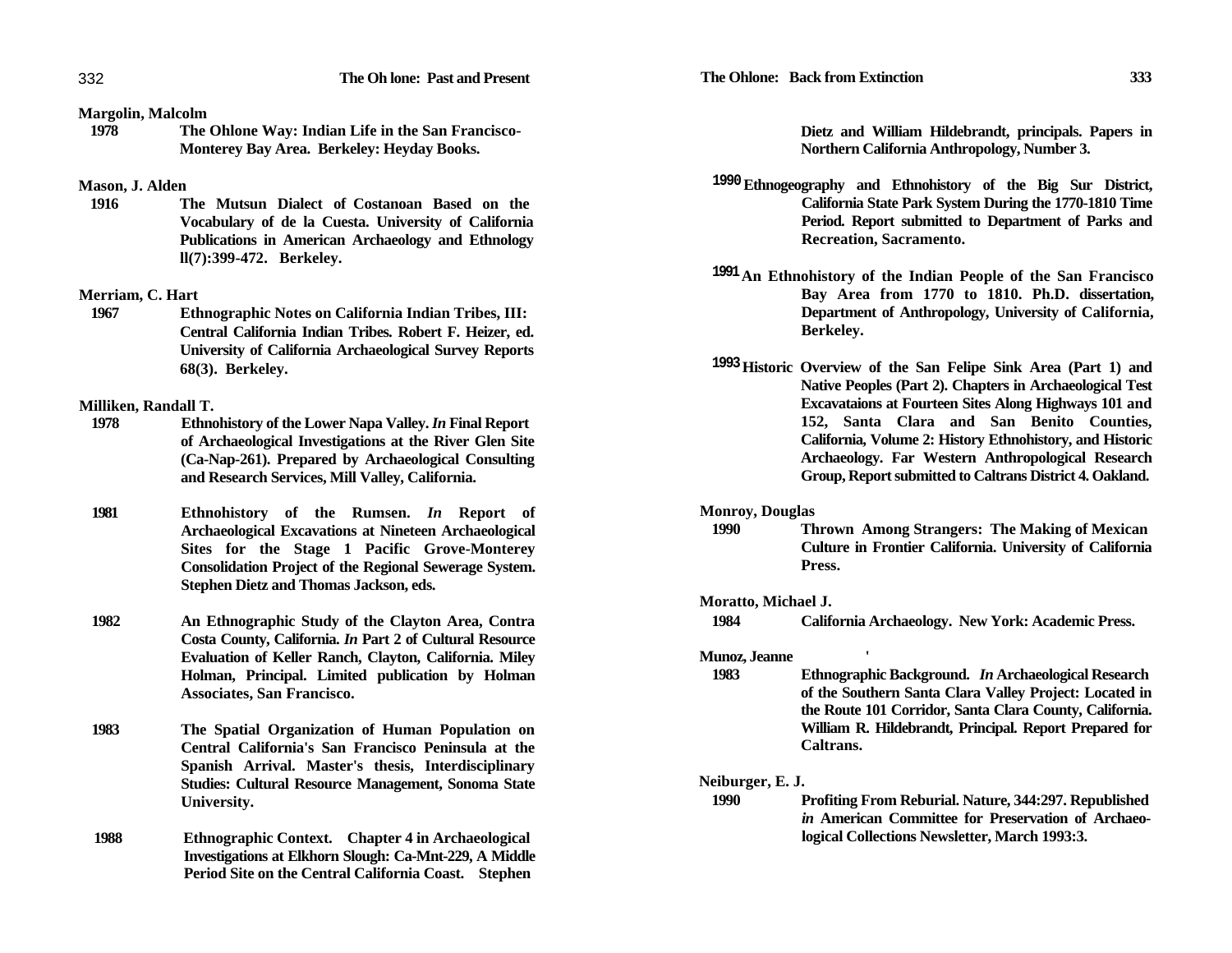| 334                        | <b>The Ohlone: Past and Present</b>                                                            |                     | <b>The Ohlone: Back from Extinction</b>                                                                                           | 335 |
|----------------------------|------------------------------------------------------------------------------------------------|---------------------|-----------------------------------------------------------------------------------------------------------------------------------|-----|
| Norick, Frank              |                                                                                                |                     |                                                                                                                                   |     |
| 1989                       | Interview Excerpted from Angle of Repose article by                                            | Salzman, Philip C.  |                                                                                                                                   |     |
|                            | Steve Hiemhoff in Express: The East Bay's Free Weekly<br>Newspaper. July 21, Vol. 11, No. 41.  | 1967                | <b>Political Organization Among Nomadic Peoples.</b> In<br>Proceedings of the American Philosophical Society<br>Volume 3:115-131. |     |
|                            | Pastron, Allen G. and Michael R. Walsh                                                         |                     |                                                                                                                                   |     |
| 1988                       | Archaeological Excavations at Ca-SFr-112, the Stevenson                                        | Service, Elman R.   |                                                                                                                                   |     |
|                            | Street Shellmound, San Francisco, California. Archives                                         | 1962                | Primitive Social Organization: An Evolutionary                                                                                    |     |
|                            | of California Prehistory 21. Salinas: Coyote Press.                                            |                     | Perspective. New York: Random House.                                                                                              |     |
|                            | <b>Peoples, James and Garrick Bailey</b>                                                       | 1975                | Origins of the State and Civilization: The Process of                                                                             |     |
| 1994                       | Humanity: An Introduction to Cultural Anthropology.<br>3rd Edition. New York: West Publishing. |                     | <b>Cultural Evolution. New York: Norton.</b>                                                                                      |     |
|                            |                                                                                                | Shipek, Florence C. |                                                                                                                                   |     |
| Pitt, Leonard              |                                                                                                | 1989                | Mission Indians and Indians of California Land Claims.                                                                            |     |
| 1968                       | The Decline of the Californios. University of California<br>Press.                             |                     | In The American Indian Quarterly, Journal of American<br>Indian Studies. Special Issue: The California Indians,                   |     |
|                            |                                                                                                |                     | Volume XIII, Number 4, Fall.                                                                                                      |     |
| <b>Powell, John Wesley</b> |                                                                                                |                     |                                                                                                                                   |     |
| 1877                       | Linguistics. <i>In</i> Tribes of California. Stephen Powers.                                   | Smith, Carol        |                                                                                                                                   |     |
|                            | Pp. 439-613. Contributions to North American                                                   | 1990                | Guatemalan Indians and the State: 1540-1988. Austin:                                                                              |     |
|                            | Ethnology 3. Washington: U.S. Geographical and                                                 |                     | <b>University of Texas Press.</b>                                                                                                 |     |
|                            | <b>Geological Survey of the Rocky Mountain Region.</b>                                         | Stewart, Omer C.    |                                                                                                                                   |     |
| Powers, Stephen            |                                                                                                | 1978                | Litigation and its Effects. In Handbook of North                                                                                  |     |
| 1877                       | Tribes of California. Contributions to North American                                          |                     | American Indians, Volume 8 (California). Pp. 705-712.                                                                             |     |
|                            | Ethnology 3. Washington: U.S. Geographical and                                                 |                     | Robert Heizer, ed., William C. Sturtevant, gen. ed.                                                                               |     |
|                            | <b>Geological Survey of the Rocky Mountain Region.</b>                                         |                     | Washington, D.C.: Smithsonian Institution.                                                                                        |     |
| Rappaport, Joanne          |                                                                                                |                     | Struever, Stuart, ed.                                                                                                             |     |
| 1990                       | The Politics of Memory: Native Historical Interpretations                                      | 1971                | Prehistoric Agriculture. American Museum Source                                                                                   |     |
|                            | in the Colombian Andes. Cambridge: Cambridge                                                   |                     | <b>Books in Anthropology. New York: The Natural History</b>                                                                       |     |

**Rawls, James J.** 

**1986 Indians of California: The Changing Image. University of Oklahoma Press.**

**University Press.**

#### **Salomon, Frank**

**1981 Weavers of Odavalo.** *In* **Peoples and Cultures of Native South America. Daniel Gross, ed., Pp. 463-492. New York: Natural History Press.**

- **Phonomatic Peoples.** *In* **Philosophical Society**
- **Primitive Society Society Person House.**
- **Civilization: The Process of Cultural Evolution. New York: Norton.**
- **1989 Mission Indians and Indians of California Land Claims. Indian Property, Journal of American** sue: The California Indians, **Fall.**
- **1990 France: 1540-1988. Austin: University of Texas Press.**
- **Litigation and its Effects.** *In* **Handbook of North American Indians, Pp. 705-712. Pp. 705-712. Robert E. Sturtevant, gen. ed. Washington, D.C.: Smithsonian Institution.**
- **American Museum Source Books in Anthropology. New York: The Natural History Press.**

#### **Terrell, J., Special Commissioner, Indian Service**

**1916 Letter to Commissioner of Indian Affairs, October 16. Roseburg File, the 1907-1939 Bureau of Indian Affairs Classified Files. Washington, D.C.: National Archives.**

#### **Underhill, Ruth**

**1953 Red Man's America: A History of Indians in the United States. University of Chicago Press.**